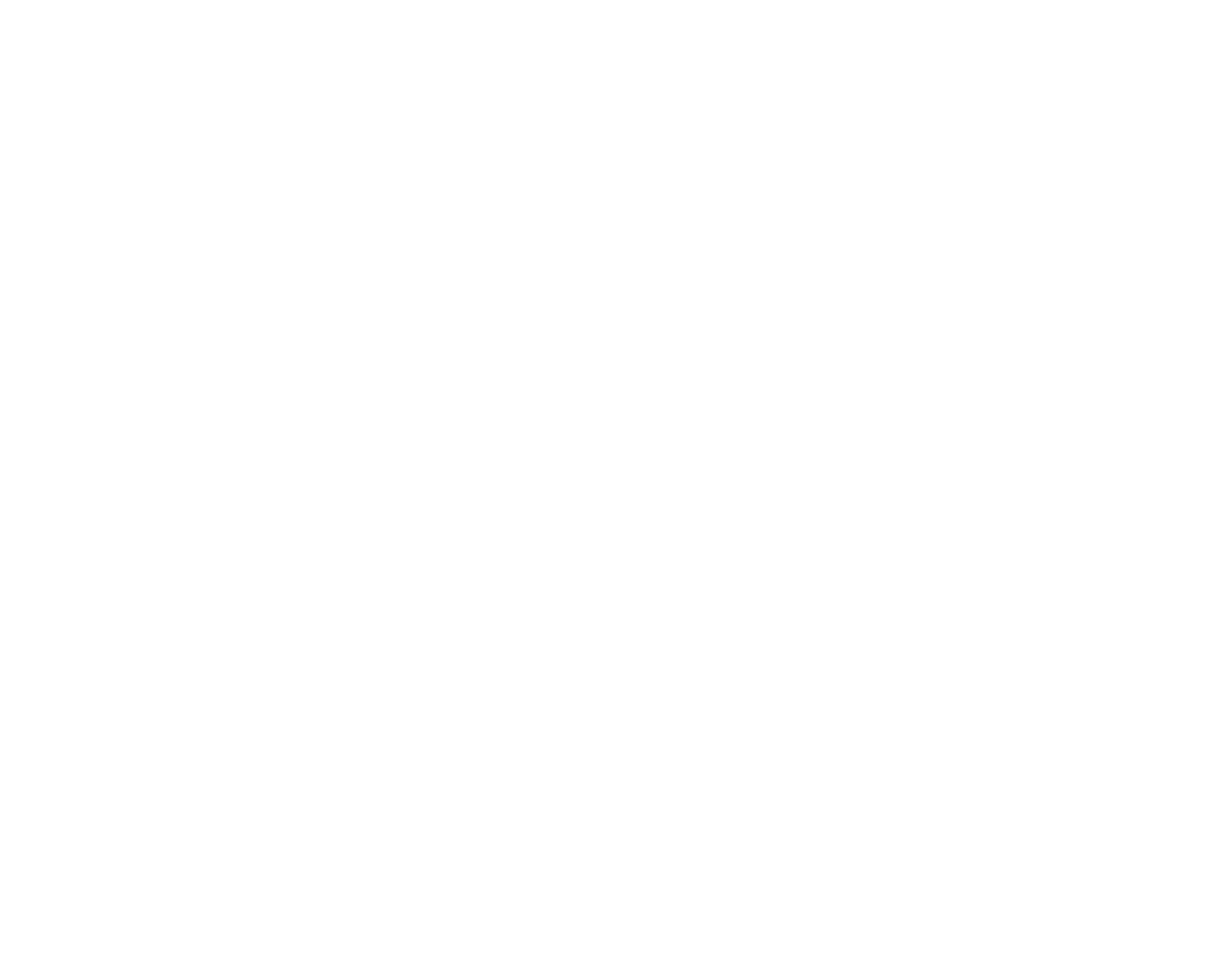## **Table of Contents**

### Section I: Executive Summary **Page 5** and the section I: Executive Summary Percent of Your Students Ready for College-Level Coursework Five Year Trends—Percent of Students Who Met College Readiness Benchmarks Five Year Trends—Average ACT Scores Five Year Trends—Average ACT Scores by Level of Preparation Five Year Trends—Percent and Average Composite Score by Race/Ethnicity Percent of Students in College Readiness Standards Score Ranges Average ACT College Reportable Scores by Test Session Duration Percent of Students Who Met College Readiness Benchmark Scores by Test Session Duration Section II: Academic Achievement **Page 11** Page 11 ACT Score Distributions, Cumulative Percentages, Averages, and Quartile Values Average ACT Composite Scores for Race/Ethnicity by Level of Preparation Average ACT Scores by Race/Ethnicity Percent of Students in College Readiness Standards Score Ranges Average ACT Scores by Gender Percent of Students Who Met College Readiness Benchmark Scores by Gender College Readiness Benchmark Percent and Average ACT Scores by Overall High School Curriculum College Readiness Benchmark Percent and Average ACT Scores by Content-Specific Curriculum Section III: College Readiness & Impact of Course Rigor Page 17 Percent of Students Who Met ACT College Readiness Benchmark Scores by Race/Ethnicity Average ACT Scores and Average ACT Score Changes by Common Course Patterns College Readiness Percents by Common Course Patterns Section IV: Career and Educational Aspirations **Page 25** Page 25 Distribution of Planned Educational Majors for All Students by College Plans Average ACT Composite Scores for Racial/Ethnic Groups by Post-Secondary Educational Aspirations Students' Score Report Preferences at Time of Testing Section V: Optional Writing Test Results **Page 29** Page 29 Average ACT English and Writing Scores by Race/Ethnicity and Gender for students who took ACT Writing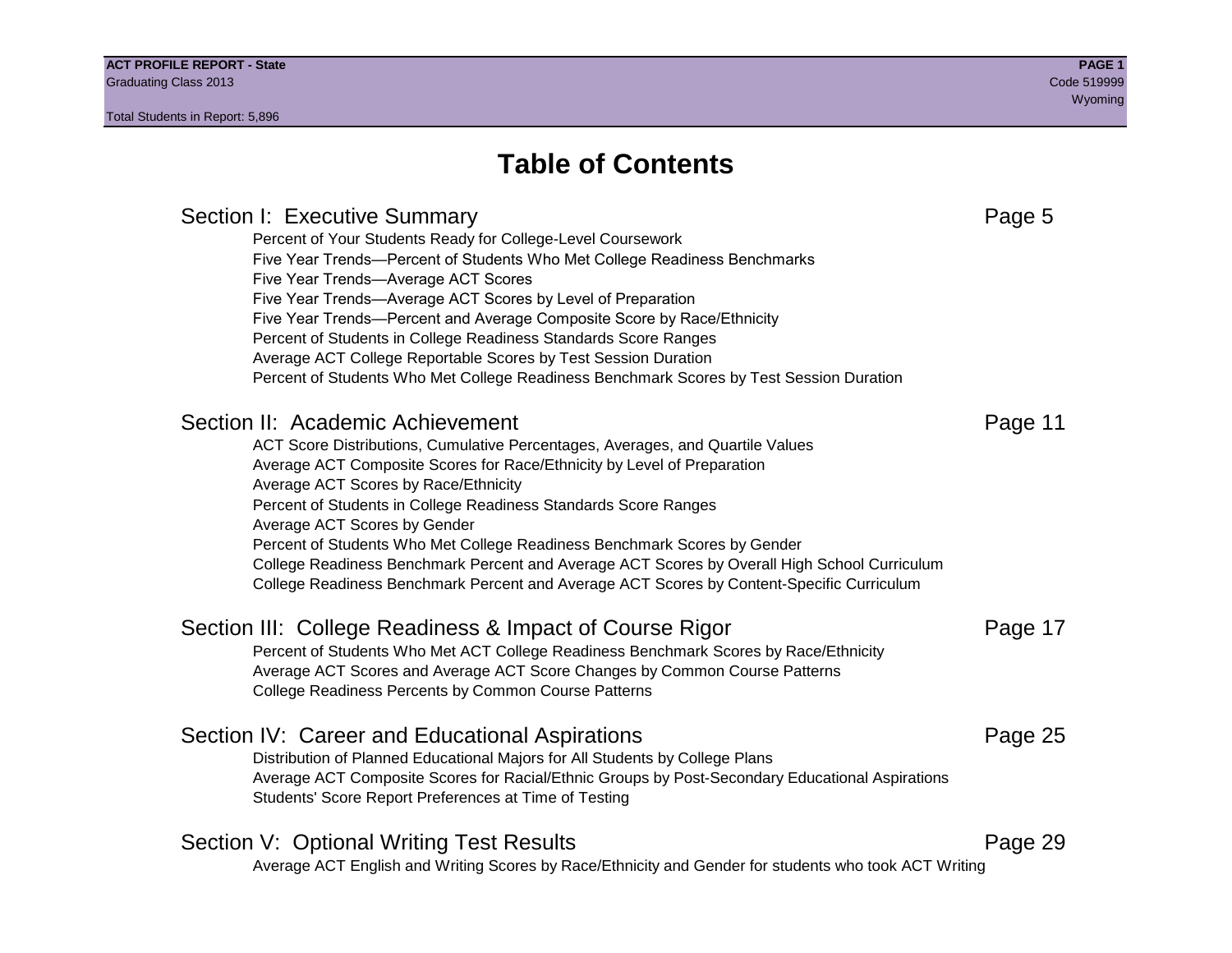Total Students in Report: 5,896

This report provides information about the performance of your 2013 graduating seniors who took the ACT as sophomores, juniors, or seniors; and self-reported at the time of testing that they were scheduled to graduate in 2013. Beginning with the Graduating Class of 2013, all students whose scores are college reportable, both standard and extended time tests, are now included in the report.

This report focuses on:

**Performance** - student test performance in the context of college readiness

**Access** - number of your graduates exposed to college entrance testing and the percent of race/ethnicity participation

**Course Selection** - percent of students pursuing a core curriculum

**Course Rigor** - impact of rigorous coursework on achievement

**College Readiness** - percent of students meeting ACT College Readiness Benchmark Scores in each content area

**Awareness** - extent to which student aspirations match performance

**Articulation** - colleges and universities to which your students send test results

Each year, test data for a school, district, and the state represents a different cohort of students. ACT encourages educators to focus on trends (3, 5, 10 years), not year-to-year changes. Such changes can represent normal – even expected – fluctuations. On the other hand, trend lines offer more insight into what is happening in a school, district, or the state.

Furthermore, ACT encourages educators to measure student performance in the context of college readiness measures. The focus should be on the number and percentage of students who met or exceeded ACT's College Readiness Benchmark Scores, a measure that is much more meaningful and understandable than an average composite score for a group of students.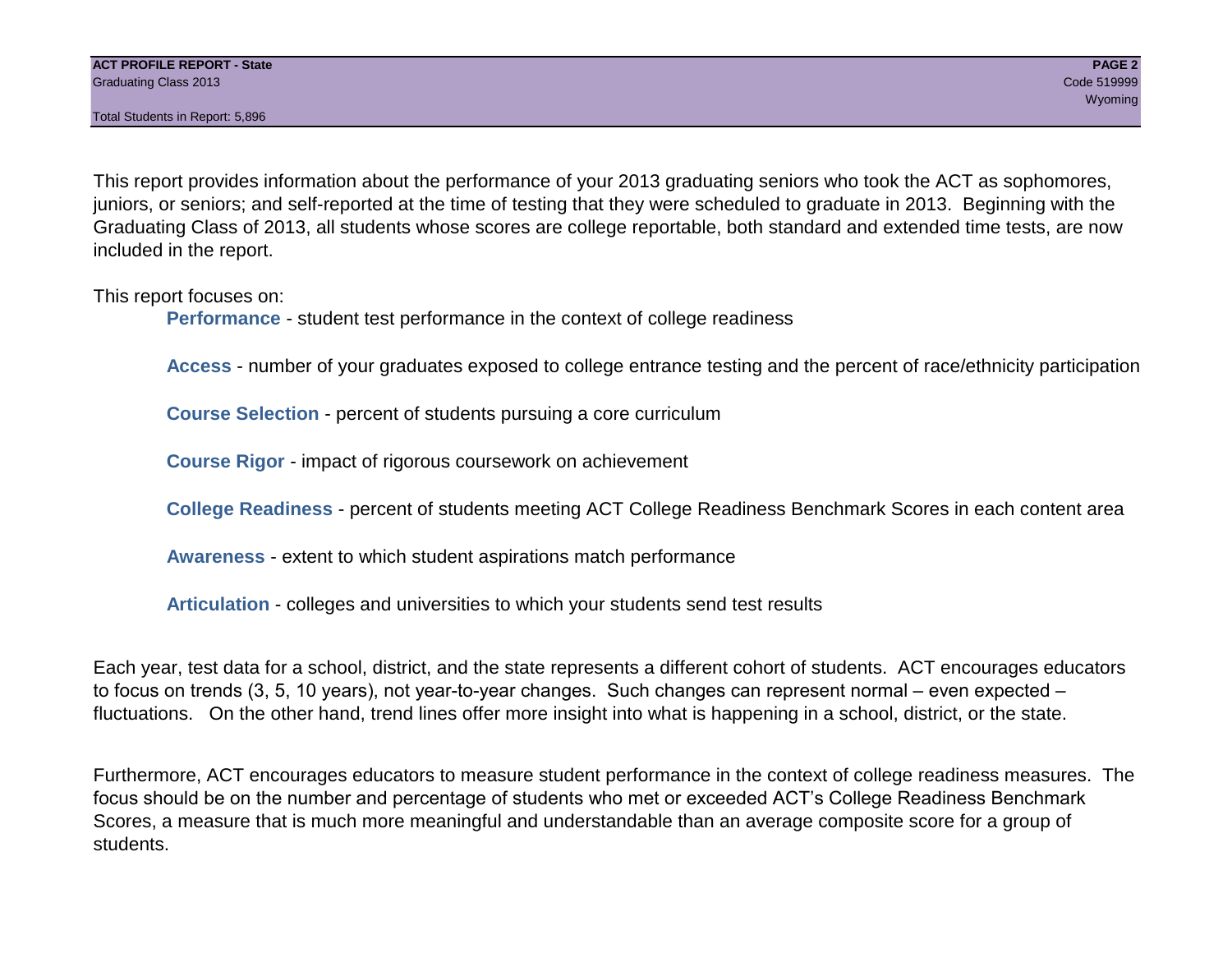Total Students in Report: 5,896

### **The ACT is a curriculum-based measure of college readiness. ACT components include:**

Tests of academic achievement in English, math, reading, science, and writing (optional) High school grade and course information Student Profile Section Career Interest Inventory

### **The ACT:**

Every few years, ACT conducts the **ACT National Curriculum Survey** to ensure its curriculum-based assessment tools accurately measure the skills high school teachers teach and instructors of entry-level college courses expect. The ACT is the only college readiness test designed to reflect the results of such a survey.

ACT's **College Readiness Standards** are sets of statements intended to help students, parents and educators understand the meaning of test scores. The standards relate test scores to the types of skills needed for success in high school and beyond. They serve as a direct link between what students have learned and what they are ready to do next. The ACT is the only college readiness test for which scores can be tied directly to standards. *Connecting College Readiness Standards to the Classroom* interpretive guides can be found at www.act.org/standard/infoserv.html.

Only the ACT reports **College Readiness Benchmark Scores** – A benchmark score is the minimum score needed on an ACT subject-area test to indicate a 50% chance of obtaining a B or higher or about a 75% chance of obtaining a C or higher in the corresponding credit-bearing college courses, which include English Composition, Algebra, Social Science and Biology. These scores were empirically derived based on the actual performance of students in college. The College Readiness Benchmark Scores, updated for 2013, are:

| College Course/Course Area | <b>ACT Test</b> | <b>Benchmark Score</b> |
|----------------------------|-----------------|------------------------|
| <b>English Composition</b> | English         | 18                     |
| Algebra                    | Mathematics     | 22                     |
| <b>Social Sciences</b>     | Reading         | 22                     |
| Biology                    | Science         | 23                     |

For more information, go to www.act.org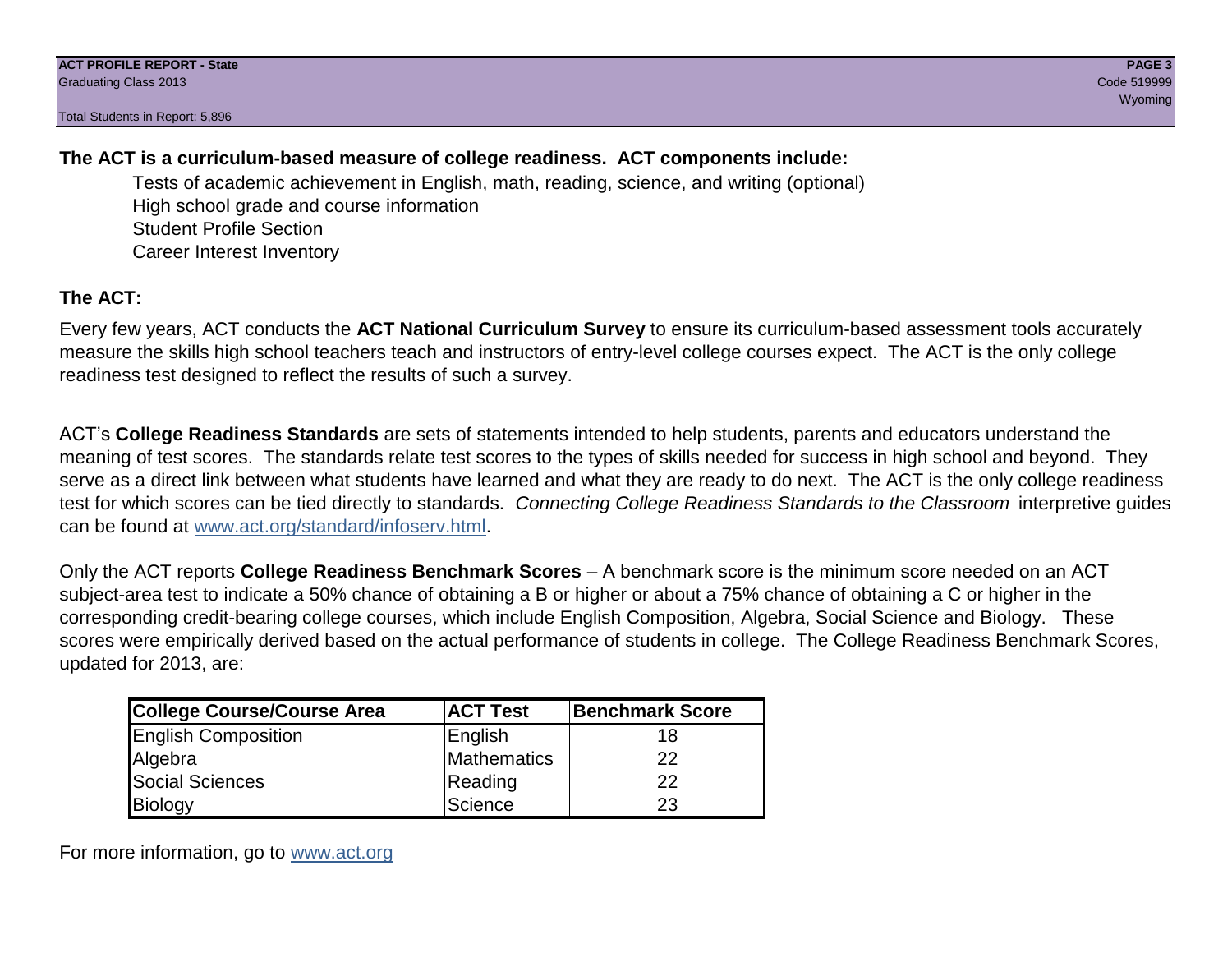#### **How to Improve Scores and Increase College Readiness**

20% of your students met all four ACT College Readiness Benchmark Scores (Table 1.1). To improve students' scores and increase the percentage of students identified as college ready, ACT suggests:

PROVIDING ACCESS FOR ALL STUDENTS TO TAKE THE ACT: 5,896 of your students are included in this report (the 'cohort'). Increasing access insures that more students have the opportunity to consider college and allows the reader to use this report to evaluate how well courses and instructional programs are preparing students for college and work.

MAKING CORE CURRICULUM A PRIORITY: Emphasize the need for all students to develop college and work ready skills, regardless of postsecondary aspirations. 54% of the students in the cohort reported taking courses that would be considered 'Core or More' (Table 1.4).

MAKING SURE STUDENTS ARE TAKING THE RIGHT KINDS OF COURSES: Table 3.2 reports 13% of the cohort took less than three years of math courses. Of these students, 3% were college ready. 20% of the cohort reported taking a course sequence of Algebra I, Algebra II, and Geometry. 8% of these students were college ready. In comparison, 49% of the students who took 3 or more years of math beyond Algebra I, Algebra II, and Geometry were college ready. Getting more students ready for Algebra prior to 9th grade will increase the chances that students will be prepared for and take advanced-level math courses.

Similarly, Table 3.2 reports 24% of the cohort took less than three years of natural science courses. 14% of these students were college ready. In comparison, 37% of students who took at least three years of science coursework were college ready.

EVALUATING RIGOR OF COURSES: Table 2.6 reports the percentage of students falling in each of the ACT College Readiness Standards score ranges. For example, approximately 57% of the cohort fall into the lowest three Mathematics score ranges. To increase these students' achievement, identify the standards they should focus on next by accessing ACT's College Readiness Standards at www.act.org/standard.

PLAN GUIDANCE ACTIVITIES BASED ON STUDENTS' CAREER AND COLLEGE ASPIRATIONS: Data in Tables 4.1 and 4.2 enable the reader to determine if aspirations are consistent with academic performance and whether among students with similar aspirations, academic performance is consistent across racial/ethnic groups.

For more information on interpreting data in this report, or to learn how ACT can help your students improve their readiness for college and the workplace, contact ACT Customer Service at 319-337-1309 or customerservices@act.org.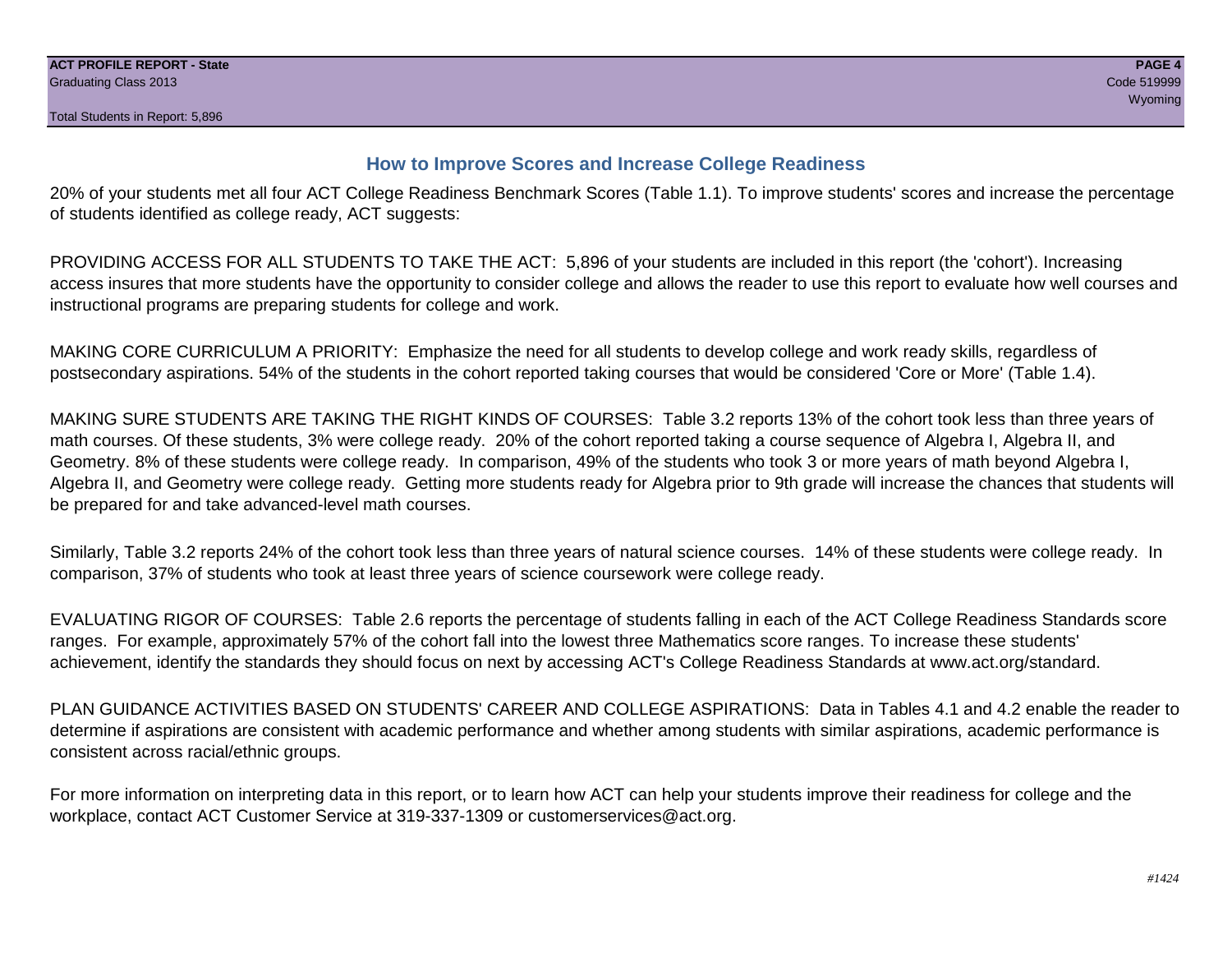**ACT PROFILE REPORT - State: SECTION I, EXECUTIVE SUMMARY PAGE 5** Graduating Class 2013 Code 519999

Total Students in Report: 5,896

## Section I Executive Summary

Beginning with the Graduating Class of 2013, all students whose scores are college reportable, both standard and extended time tests, are now included. Also beginning with the 2013 Graduating Class data, College Readiness Benchmarks for Reading and Science were updated to reflect the most recent college coursework research.

> To find the results of only standard time or extended time test takers, refer to Tables 1.7 and 1.8 on page 10.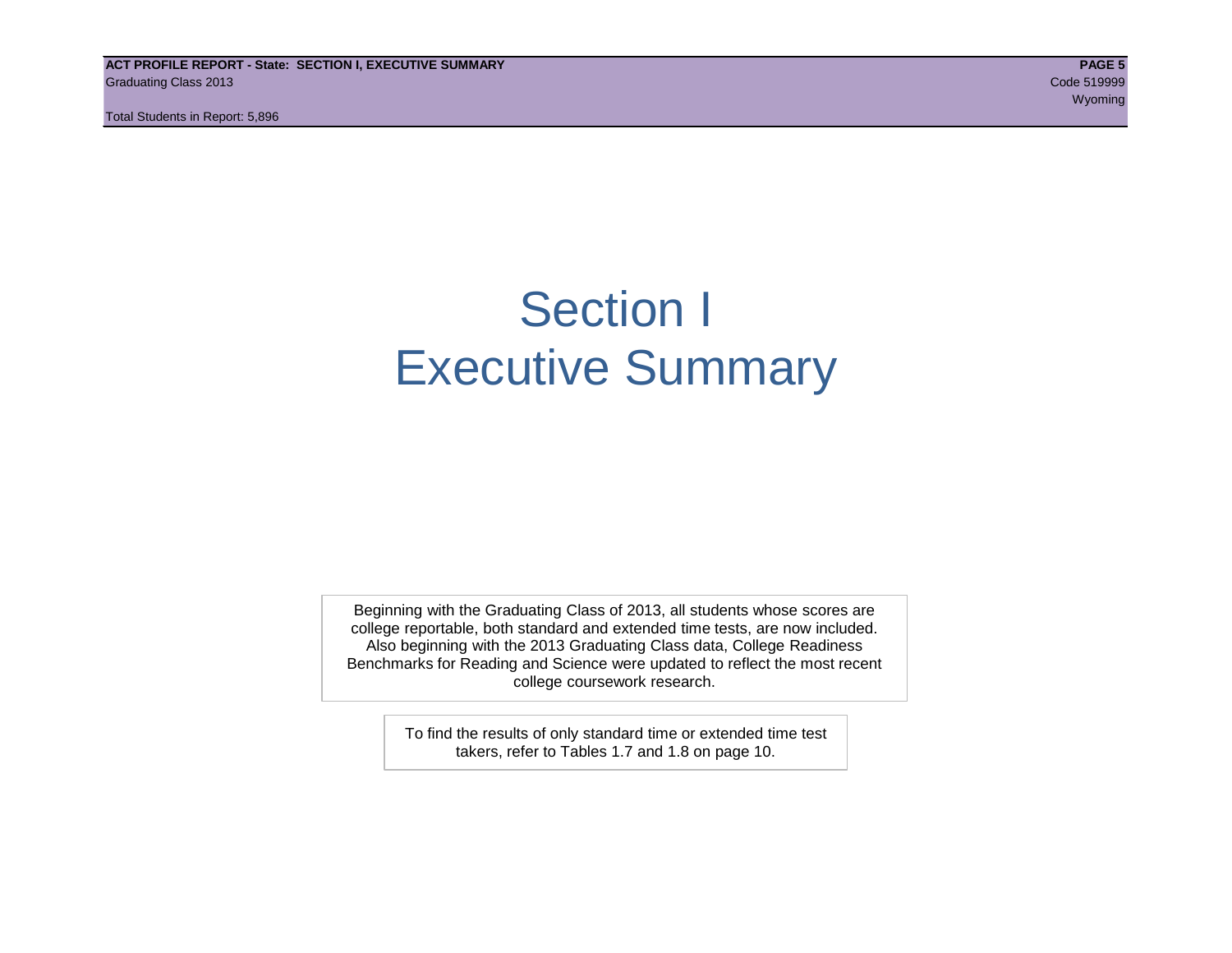#### **ACT PROFILE REPORT - State: SECTION I, EXECUTIVE SUMMARY PAGE 6** Graduating Class 2013 Code 519999

Total Students in Report: 5,896





**A benchmark score is the minimum score needed on an ACT subject-area test to indicate a 50% chance of obtaining a B or higher or about a 75% chance of obtaining a C or higher in the corresponding credit-bearing college course.**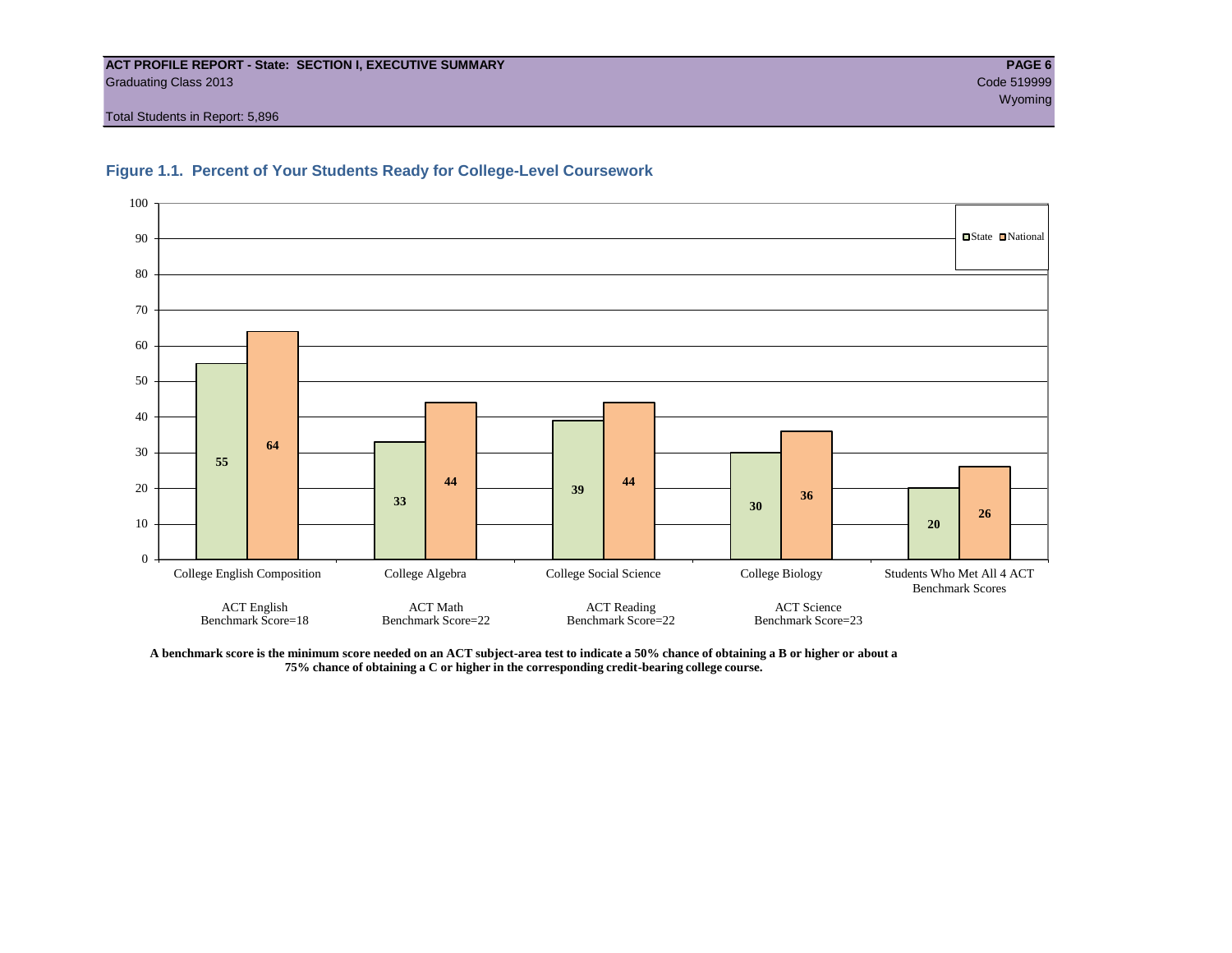#### **ACT PROFILE REPORT - State: SECTION I, EXECUTIVE SUMMARY PAGE 7** Graduating Class 2013 Code 519999

Total Students in Report: 5,896

|      |              | <b>Number of Students</b> |              |                |                    | <b>Percent Who Met Benchmarks</b> |                |          |                |          |                     |          |  |  |  |
|------|--------------|---------------------------|--------------|----------------|--------------------|-----------------------------------|----------------|----------|----------------|----------|---------------------|----------|--|--|--|
|      |              | <b>Tested</b>             |              | <b>English</b> | <b>Mathematics</b> |                                   | <b>Reading</b> |          | <b>Science</b> |          | <b>Met All Four</b> |          |  |  |  |
| Year | <b>State</b> | <b>National</b>           | <b>State</b> | National       |                    | National                          | <b>State</b>   | National |                | National | <b>State</b>        | National |  |  |  |
| 2009 | 5,530        | ,480,469                  | 57           | 67             | 33                 | 42                                | 45             | 53       | 22             | 28       |                     | 23       |  |  |  |
| 2010 | 5,533        | .568,835                  | 58           | 66             | 34                 | 43                                | 45             | 52       | 23             | 29       |                     | 24       |  |  |  |
| 2011 | 5,533        | ,623,112                  | 61           | 66             | 36                 | 45                                | 49             | 52       | 24             | 30       | 18                  | 25       |  |  |  |
| 2012 | 5,527        | ,666,017                  | 60           | 67             | 38                 | 46                                | 46             | 52       | 28             | 31       | 20                  | 25       |  |  |  |
| 2013 | 5,896        | 1,799,243                 | 55           | 64             | 33                 | 44                                | 39             | 44       | 30             | 36       | 20                  | 26       |  |  |  |

#### **Table 1.1. Five Year Trends—Percent of Students Who Met College Readiness Benchmarks**

#### **Table 1.2. Five Year Trends—Average ACT Scores**

|      |              | <b>Number of Students</b> |              |                |                    | <b>Average ACT Scores</b> |                |                 |                |          |                  |          |  |  |
|------|--------------|---------------------------|--------------|----------------|--------------------|---------------------------|----------------|-----------------|----------------|----------|------------------|----------|--|--|
|      |              | Tested                    |              | <b>English</b> | <b>Mathematics</b> |                           | <b>Reading</b> |                 | <b>Science</b> |          | <b>Composite</b> |          |  |  |
| Year | <b>State</b> | <b>National</b>           | <b>State</b> | National       | State              | <b>National</b>           | State          | <b>National</b> | <b>State</b>   | National | <b>State</b>     | National |  |  |
| 2009 | 5,530        | ,480,469                  | 18.9         | 20.6           | 19.8               | 21.0                      | 20.4           | 21.4            | 20.2           | 20.9     | 20.0             | 21.1     |  |  |
| 2010 | 5,533        | .568.835                  | 19.0         | 20.5           | 19.8               | 21.0                      | 20.4           | 21.3            | 20.1           | 20.9     | 20.0             | 21.0     |  |  |
| 2011 | 5,533        | ,623,112                  | 19.4         | 20.6           | 20.0               | 21.1                      | 20.8           | 21.3            | 20.4           | 20.9     | 20.3             | 21.1     |  |  |
| 2012 | 5,527        | .666,017                  | 19.2         | 20.5           | 20.2               | 21.1                      | 20.5           | 21.3            | 20.6           | 20.9     | 20.3             | 21.1     |  |  |
| 2013 | 5,896        | 1,799,243                 | 18.6         | 20.2           | 19.7               | 20.9                      | 20.2           | 21.1            | 20.0           | 20.7     | 19.8             | 20.9     |  |  |

#### **Table 1.3. Five Year Trends—Average ACT Scores Nationwide**

|      | <b>Number of Students</b> |                | <b>Average ACT Scores</b> |         |                |                  |  |  |  |  |  |  |
|------|---------------------------|----------------|---------------------------|---------|----------------|------------------|--|--|--|--|--|--|
| Year | Tested                    | <b>English</b> | <b>Mathematics</b>        | Reading | <b>Science</b> | <b>Composite</b> |  |  |  |  |  |  |
| 2009 | ,480,469                  | 20.6           | 21.0                      | 21.4    | 20.9           | 21.1             |  |  |  |  |  |  |
| 2010 | ,568,835                  | 20.5           | 21.0                      | 21.3    | 20.9           | 21.0             |  |  |  |  |  |  |
| 2011 | ,623,112                  | 20.6           | 21.1                      | 21.3    | 20.9           | 21.1             |  |  |  |  |  |  |
| 2012 | ,666,017                  | 20.5           | 21.1                      | 21.3    | 20.9           | 21.1             |  |  |  |  |  |  |
| 2013 | ,799,243                  | 20.2           | 20.9                      | 21.1    | 20.7           | 20.9             |  |  |  |  |  |  |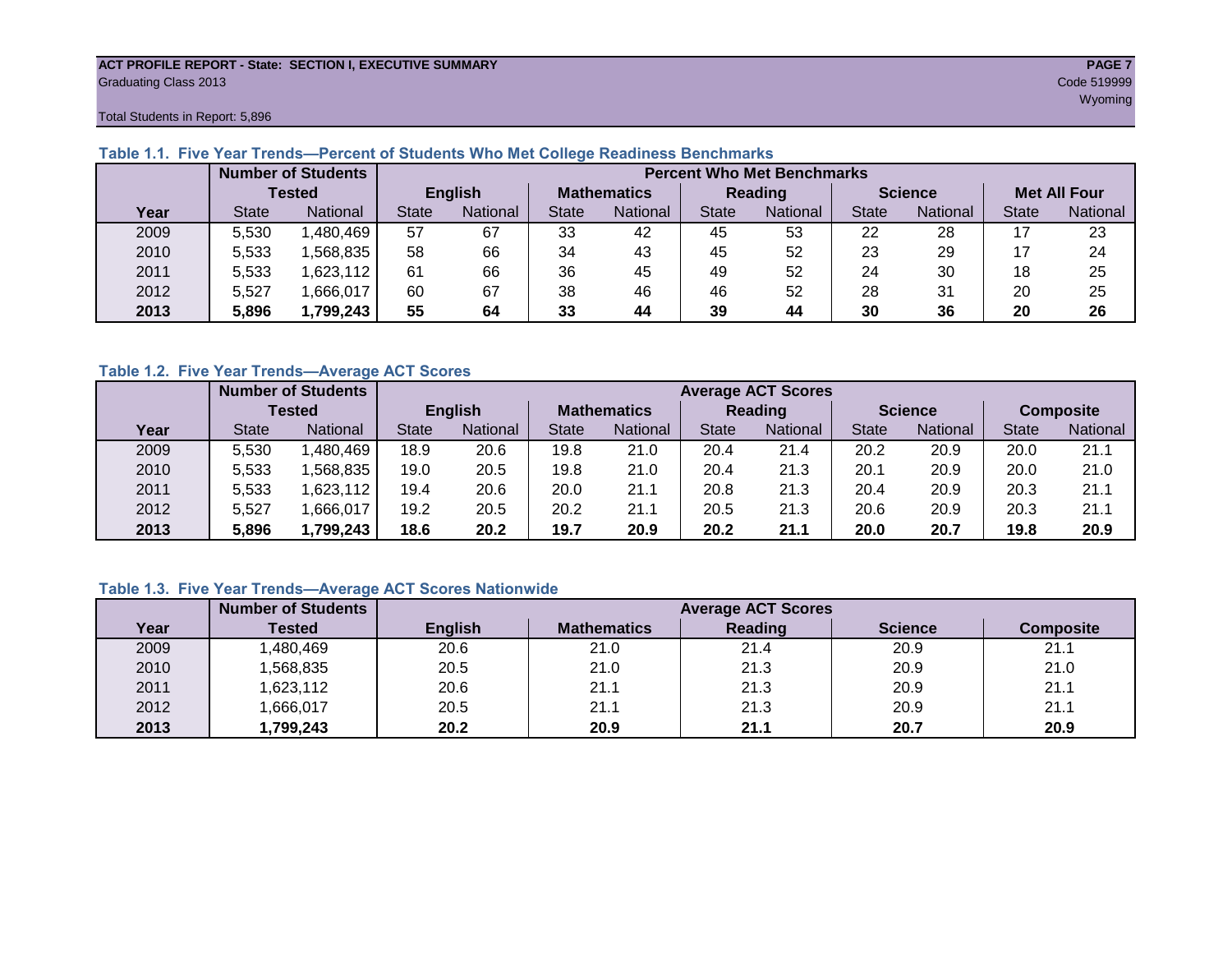#### **ACT PROFILE REPORT - State: SECTION I, EXECUTIVE SUMMARY PAGE 8** Graduating Class 2013 Code 519999

#### Total Students in Report: 5,896

|      |         | <b>Number of Students</b><br>Tested |      | Percent <sup>2</sup> |         | <b>English</b> |         | <b>Mathematics</b> | <b>Reading</b> |           | <b>Science</b> |           | <b>Composite</b> |           |
|------|---------|-------------------------------------|------|----------------------|---------|----------------|---------|--------------------|----------------|-----------|----------------|-----------|------------------|-----------|
|      |         |                                     | Core | Less                 |         |                |         |                    |                |           |                |           |                  |           |
|      | Core or | Less than                           | or   | than                 | Core or | Less than      | Core or | Less than          | Core or        | Less than | Core or        | Less than | Core or          | Less than |
| Year | More    | Core                                | More | Core                 | More    | Core           | More    | Core               | More           | Core      | More           | Core      | More             | Core      |
| 2009 | 2,990   | 2,309                               | 54   | 42                   | 20.6    | 16.9           | 21.2    | 18.3               | 21.9           | 18.7      | 21.4           | 18.8      | 21.4             | 18.3      |
| 2010 | 3,026   | 2.304                               | 55   | 42                   | 20.8    | 16.9           | 21.3    | 18.1               | 22.0           | 18.6      | 21.6           | 18.5      | 21.5             | 18.2      |
| 2011 | 3,140   | 2,195                               | 57   | 40                   | 21.1    | 17.1           | 21.5    | 18.1               | 22.3           | 18.9      | 21.8           | 18.6      | 21.8             | 18.3      |
| 2012 | 3,169   | 2.087                               | 57   | 38                   | 20.8    | 17.3           | 21.6    | 18.6               | 21.8           | 19.0      | 21.7           | 19.2      | 21.6             | 18.6      |
| 2013 | 3,198   | 2,378                               | 54   | 40                   | 20.6    | 16.5           | 21.3    | 17.9               | 21.9           | 18.3      | 21.6           | 18.2      | 21.5             | 17.9      |

#### **Table 1.4. Five Year Trends—Average ACT Scores by Level of Preparation**

<sup>1</sup>"Core or More" results correspond to students taking four or more years of English AND three or more years each of math, social studies, and natural science.

 $2$ Percent of all students tested. Numbers will not add up to 100% due to student non-response.

#### **Table 1.5. Five Year Trends—Percent and Average Composite Score by Race/Ethnicity**

|                                        | 2009  |         | 2010 |       | 2011          |      | 2012  |      |      | 2013  |     |      |       |        |            |
|----------------------------------------|-------|---------|------|-------|---------------|------|-------|------|------|-------|-----|------|-------|--------|------------|
|                                        | N     | %       | Avg  | N     | $\frac{9}{6}$ | Avg  | N     | $\%$ | Avg  | Ν     | %   | Ava  | N     | %      | <b>Avg</b> |
| <b>All Students</b>                    | 5,530 | 100     | 20.0 | 5,533 | 100           | 20.0 | 5.533 | 100  | 20.3 | 5.527 | 100 | 20.3 | 5,896 | 100    | 19.8       |
| Black/African American                 | 43    |         | 17.0 | 43    |               | 16.8 | 47    |      | 17.3 | 39    |     | 17.7 | 51    |        | 16.6       |
| American Indian/Alaska Native          | 176   |         | 16.4 | 135   | $\sim$        | 17.0 | 118   | 2    | 16.9 | 99    | 2   | 17.2 | 114   | 2      | 16.4       |
| White                                  | 4,085 | 74      | 20.5 | 4,381 | 79            | 20.4 | 4.227 | 76   | 20.7 | 4,269 | 77  | 20.8 | 4,397 | 75     | 20.3       |
| Hispanic/Latino                        | 364   |         | 17.9 | 384   |               | 18.0 | 463   | 8    | 18.5 | 596   | 11  | 17.8 | 636   | 11     | 18.0       |
| Asian                                  | 59    |         | 20.0 | 52    |               | 21.1 | 47    |      | 21.4 | 34    |     | 22.0 | 42    |        | 22.7       |
| Native Hawaiian/Other Pacific Islander |       |         |      |       | 0             |      | 6     | 0    | 19.7 | 15    | 0   | 17.7 | 15    | 0      | 17.3       |
| Two or more races                      | 131   |         | 20.0 | 153   | $\sim$<br>×.  | 19.1 | 146   | 3    | 20.4 | 168   | 3   | 19.9 | 170   |        | 20.0       |
| Prefer not to respond/No response      | 672   | $12 \,$ | 18.8 | 385   |               | 18.9 | 479   | 9    | 19.2 | 307   | 6   | 19.7 | 471   | o<br>ŏ | 18.3       |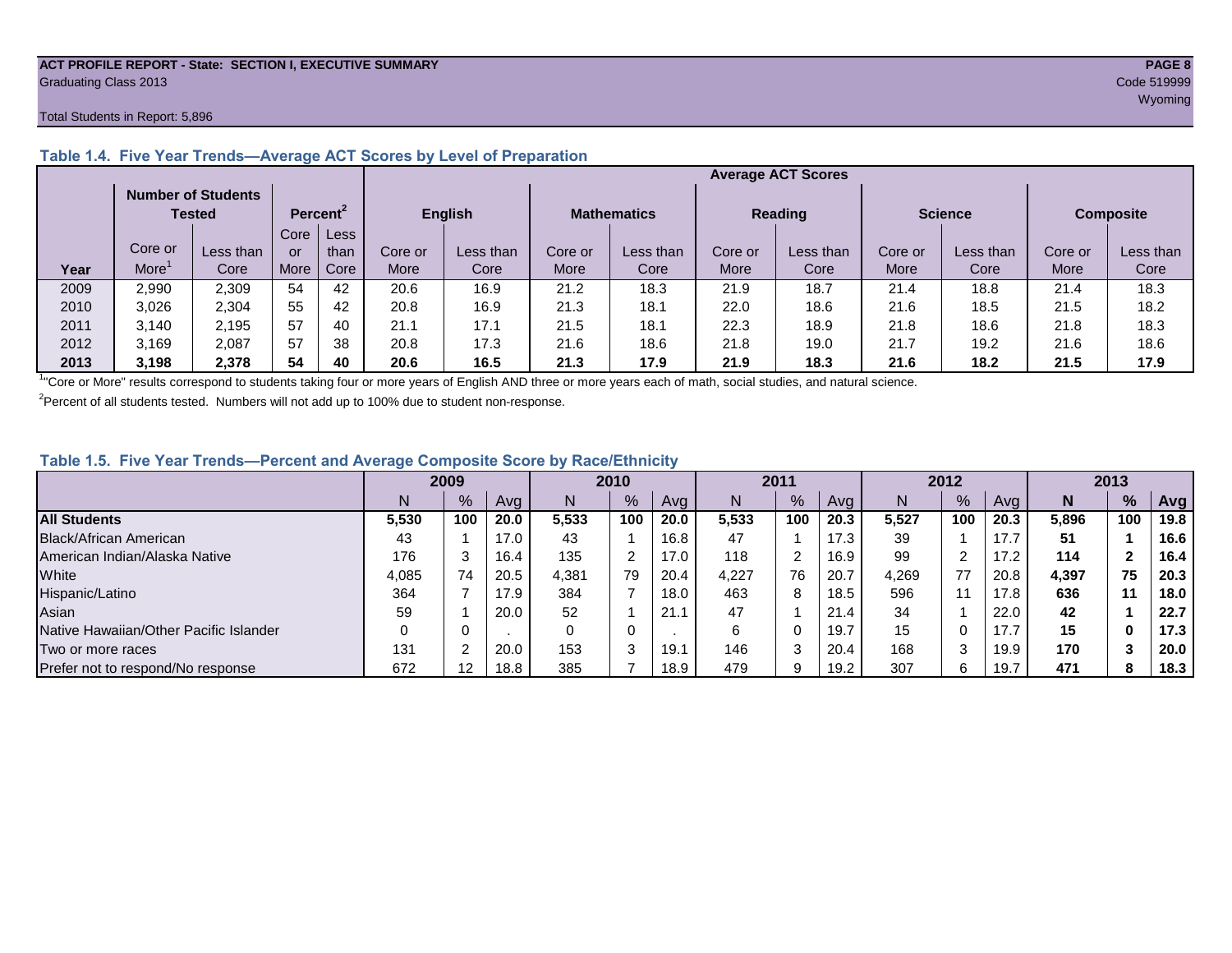## **ACT PROFILE REPORT - State: SECTION I, EXECUTIVE SUMMARY PAGE 9** Graduating Class 2013 Code 519999

#### Total Students in Report: 5,896

#### **Table 1.6. Percent of Students in College Readiness Standards Score Ranges**

| <b>CRS</b>    | <b>English</b>      | <b>Mathematics</b>                    | Reading             | <b>Science</b>        |
|---------------|---------------------|---------------------------------------|---------------------|-----------------------|
| Range         | (Benchmark = $18$ ) | (Benchmark = $22$ )                   | (Benchmark = $22$ ) | $(Benchmark = 23)$    |
|               | 100%                | 100%                                  | 100%                | 100%                  |
| $1 - 12$      | 50%<br>18%<br>13%   | 50%<br>$1\%$<br>$1\%$                 | 50%<br>10%<br>8%    | 50%<br>$7\%$<br>$7\%$ |
|               | $0\%$               | $0\%$                                 | $0\%$               | 0%                    |
| $13 - 15$     | 100%                | 100%                                  | 100%                | 100%                  |
|               | 50%<br>16%<br>13%   | 50%<br>18%<br>14%                     | 50%<br>15%<br>13%   | 50%<br>11%<br>10%     |
|               | $0\%$               | 0%                                    | $0\%$               | $0\%$                 |
|               | 100%                | 100%                                  | 100%                | 100%                  |
| $16 - 19$     | 50%<br>19%<br>18%   | 38%<br>33%<br>50%                     | 50%<br>22%<br>21%   | 27%<br>50%<br>23%     |
|               | $0\%$               | 0%                                    | $0\%$               | $0\%$                 |
|               | 100%                | 100%                                  | 100%                | 100%                  |
| $20 - 23$     | 50%<br>25%<br>25%   | 50%<br>20%<br>19%                     | 50%<br>25%<br>24%   | 31%<br>30%<br>50%     |
|               | $0\%$               | 0%                                    | $0\%$               | 0%                    |
| 24-27         | 100%                | 100%                                  | 100%                | 100%                  |
|               | 50%<br>16%<br>14%   | 50%<br>21%<br>17%                     | 50%<br>15%<br>15%   | 50%<br>20%<br>17%     |
|               | $0\%$               | 0%                                    | $0\%$               | 0%                    |
| 28-32         | 100%                | 100%                                  | 100%                | 100%                  |
|               | 50%<br>10%<br>6%    | 50%<br>$9\%$<br>5%                    | 50%<br>13%<br>10%   | 50%<br>$8\%$<br>6%    |
|               | $0\%$               | 0%                                    | $0\%$               | $0\%$                 |
| 33-36         | 100%                | 100%                                  | 100%                | 100%                  |
|               | 50%<br>5%           | 50%<br>$3\%$                          | 50%<br>5%<br>$3%$   | 50%                   |
|               | 2%<br>$0\%$         | 1%<br>0%                              | $0\%$               | 1%<br>2%<br>0%        |
|               | 100%                | 100%                                  | 100%                | 100%                  |
| % At or Above | 64%<br>55%          | 44%                                   | 44%<br>39%          |                       |
| Benchmark     | 50%                 | 50%<br>33%                            | 50%                 | 36%<br>50%<br>30%     |
|               | $0\%$               | 0%                                    | $0\%$               | $0\%$                 |
|               |                     | $=$ State<br><b>Contract Contract</b> | $=$ National        |                       |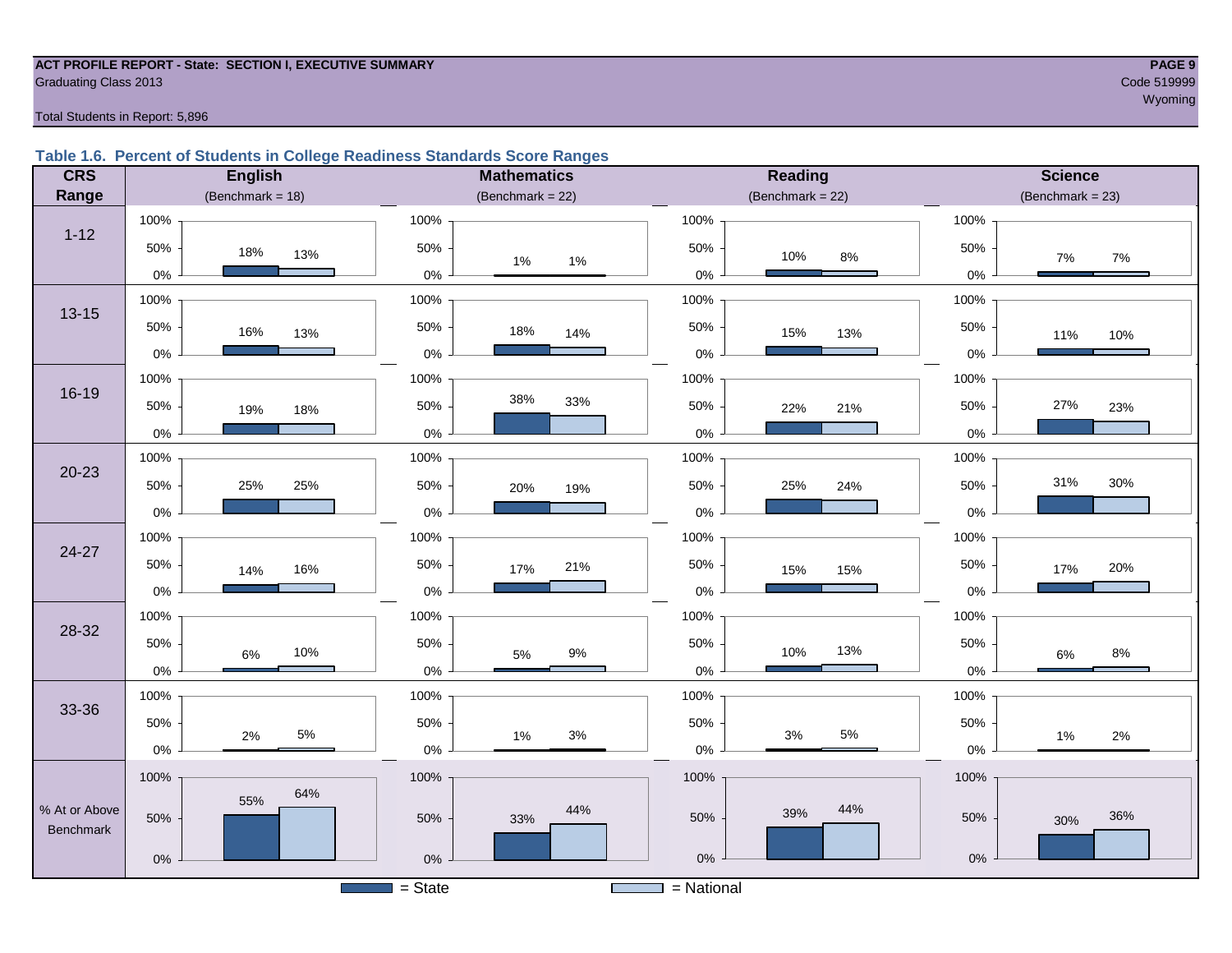#### **ACT PROFILE REPORT- State: SECTION II, ACADEMIC ACHIEVEMENT PAGE 10** Graduating Class 2013 Code 519999

Total Students in Report: 5,896

| <b>Student Group</b> | <b>Test Session</b>  |           |         | <b>Average ACT Scores</b> |             |         |         |           |  |  |  |  |  |
|----------------------|----------------------|-----------|---------|---------------------------|-------------|---------|---------|-----------|--|--|--|--|--|
|                      | <b>Duration</b>      | N         | Percent | English                   | Mathematics | Reading | Science | Composite |  |  |  |  |  |
|                      | <b>Standard Time</b> | 5,614     | 95      | 18.9                      | 19.9        | 20.4    | 20.2    | 20.0      |  |  |  |  |  |
| <b>State</b>         | <b>Extended Time</b> | 282       | 5       | 13.2                      | 15.6        | 15.4    | 16.2    | 15.2      |  |  |  |  |  |
|                      | Total                | 5,896     | 100     | 18.6                      | 19.7        | 20.2    | 20.0    | 19.8      |  |  |  |  |  |
|                      | <b>Standard Time</b> | 1,727,041 | 96      | 20.4                      | 21.0        | 21.3    | 20.9    | 21.0      |  |  |  |  |  |
| <b>National</b>      | <b>Extended Time</b> | 72,202    | 4       | 15.9                      | 17.7        | 18.1    | 17.9    | 17.5      |  |  |  |  |  |
|                      | Total                | ,799,243  | 100     | 20.2                      | 20.9        | 21.1    | 20.7    | 20.9      |  |  |  |  |  |

#### **Table 1.7. Average ACT College Reportable Scores by Test Session Duration**

#### **Table 1.8. Percent of Students Who Met College Readiness Benchmark Scores by Test Session Duration**

| <b>Student Group</b> | <b>Test Session</b>  |         | <b>Percent of Students</b> | Met     |         |          |
|----------------------|----------------------|---------|----------------------------|---------|---------|----------|
|                      | <b>Duration</b>      | English | Mathematics                | Reading | Science | All Four |
|                      | <b>Standard Time</b> | 57      | 35                         | 41      | 31      | 20       |
| <b>State</b>         | <b>Extended Time</b> | 21      |                            | 13      | 6       | 2        |
|                      | Total                | 55      | 33                         | 39      | 30      | 20       |
|                      | <b>Standard Time</b> | 65      | 45                         | 45      | 37      | 27       |
| <b>National</b>      | <b>Extended Time</b> | 35      | 20                         | 28      | 20      | 13       |
|                      | Total                | 64      | 44                         | 44      | 36      | 26       |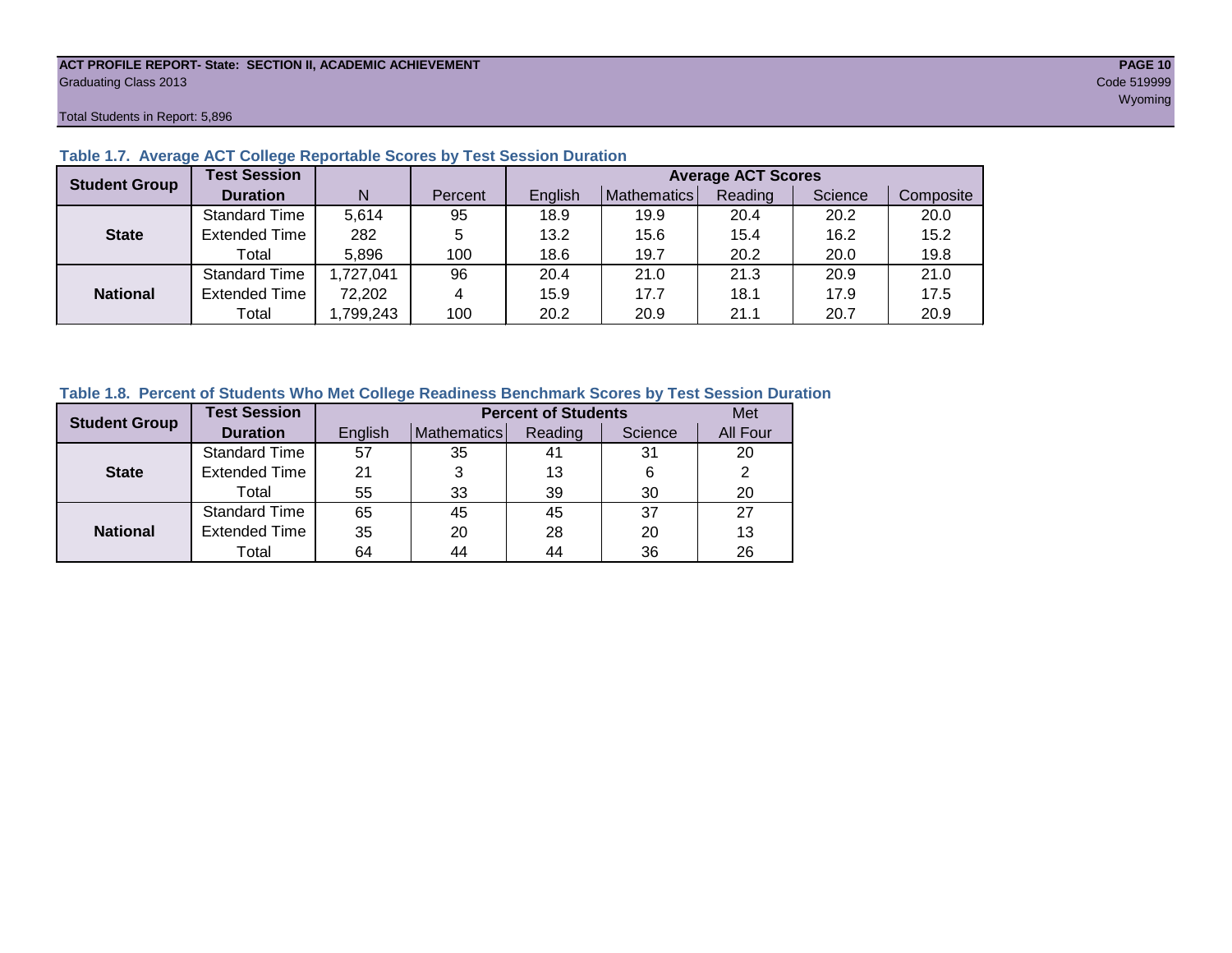Total Students in Report: 5,896

## Section II Academic Achievement

Beginning with the Graduating Class of 2013, all students whose scores are college reportable, both standard and extended time tests, are now included. Also beginning with the 2013 Graduating Class data, College Readiness Benchmarks for Reading and Science were updated to reflect the most recent college coursework research.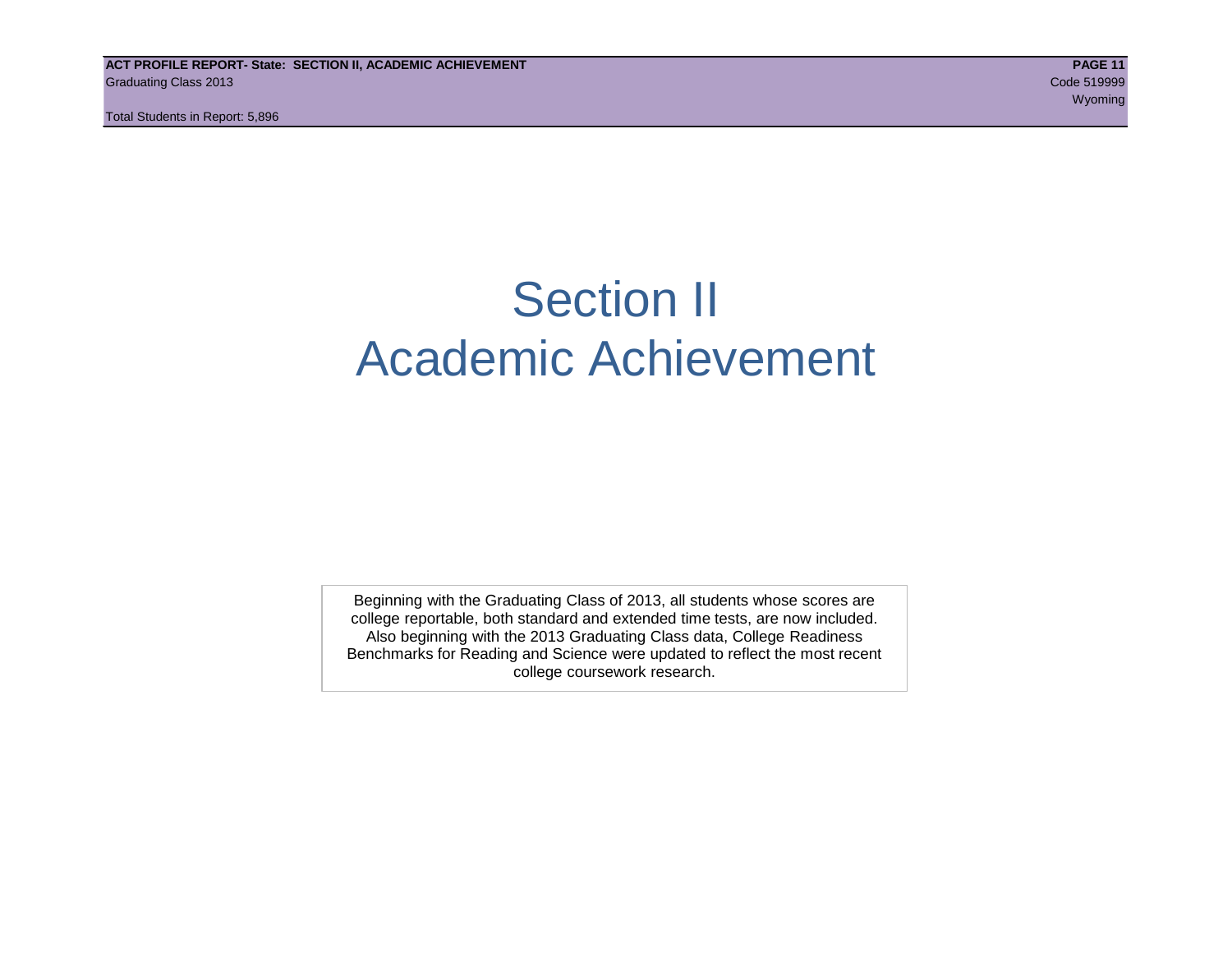### **ACT PROFILE REPORT- State: SECTION II, ACADEMIC ACHIEVEMENT PAGE 12** Graduating Class 2013 Code 519999

Total Students in Report: 5,896

|  | Table 2.1. ACT Score Distributions, Cumulative Percentages (CP <sup>1</sup> ), and Score Averages |  |  |  |
|--|---------------------------------------------------------------------------------------------------|--|--|--|
|  |                                                                                                   |  |  |  |

| <b>ACT Scale</b>        |                | <b>English</b> |                | <b>Mathematics</b> |                | Reading        | <b>Science</b><br><b>Composite</b><br><b>ACT Scale</b> |                |                |                |                |
|-------------------------|----------------|----------------|----------------|--------------------|----------------|----------------|--------------------------------------------------------|----------------|----------------|----------------|----------------|
| <b>Score</b>            | N              | CP             | ${\sf N}$      | $\mathsf{CP}$      | ${\sf N}$      | CP             | ${\sf N}$                                              | CP             | N              | CP             | <b>Score</b>   |
| 36                      | 9              | 100            | 2              | 100                | 33             | 100            | $5\phantom{.0}$                                        | 100            | $\mathbf 0$    | 100            | 36             |
| 35                      | $30\,$         | 100            | 15             | 100                | $16\,$         | 99             | $27\,$                                                 | 100            | 6              | 100            | 35             |
| 34                      | 20             | 99             | 29             | 100                | 51             | 99             | 16                                                     | 99             | 18             | 100            | 34             |
| 33                      | 45             | 99             | 23             | 99                 | 80             | 98             | 15                                                     | 99             | 25             | 100            | 33             |
| 32                      | 45             | 98             | 27             | $99\,$             | 122            | 97             | 43                                                     | 99             | 43             | 99             | 32             |
| 31                      | 62             | 97             | 38             | $98\,$             | 126            | 95             | 48                                                     | 98             | 55             | 98             | 31             |
| 30                      | 69             | 96             | 53             | $98\,$             | 133            | 93             | 72                                                     | 97             | 70             | 98             | $30\,$         |
| 29                      | 69             | 95             | 71             | 97                 | 78             | $90\,$         | 93                                                     | 96             | 106            | 96             | 29             |
| 28                      | 116            | 94             | 118            | 96                 | 141            | 89             | 90                                                     | 95             | 92             | 95             | 28             |
| 27                      | 127            | 92             | 171            | 94                 | 153            | 87             | 130                                                    | 93             | 153            | 93             | 27             |
| 26                      | 172            | 90             | 234            | 91                 | 177            | 84             | 195                                                    | 91             | 214            | 90             | 26             |
| 25                      | 214            | 87             | 278            | 87                 | 186            | 81             | 233                                                    | 88             | 279            | 87             | 25             |
| 24                      | 285            | 83             | 307            | 82                 | 343            | 78             | 418                                                    | 84             | 268            | 82             | 24             |
| 23                      | 239            | 79             | 325            | $77\,$             | 290            | 72             | 398                                                    | 77             | 316            | 77             | 23             |
| 22                      | 379            | 75             | 284            | $71$               | 385            | 67             | 344                                                    | $70\,$         | 386            | 72             | 22             |
| 21                      | 398            | 68             | 288            | 67                 | 353            | 61             | 580                                                    | 64             | 452            | 66             | 21             |
| 20                      | 471            | 61             | 291            | 62                 | 437            | 55             | 510                                                    | 54             | 424            | 58             | 20             |
| 19                      | 250            | 53             | 387            | 57                 | 324            | 47             | 484                                                    | 45             | 412            | 51             | 19             |
| 18                      | 259            | 49             | 389            | 50                 | 302            | 42             | 392                                                    | 37             | 426            | 44             | 18             |
| 17                      | 260            | 45             | 650            | 44                 | 382            | 37             | 282                                                    | 31             | 457            | 36             | 17             |
| 16                      | 376            | 40             | 807            | 32                 | 297            | 30             | 445                                                    | 26             | 429            | 29             | 16             |
| 15                      | 411            | 34             | 645            | 19                 | 389            | 25             | 264                                                    | 18             | 381            | 21             | 15             |
| 14                      | 268            | 27             | 310            | 8                  | 228            | 19             | 220                                                    | 14             | 321            | 15             | 14             |
| 13                      | 260            | 22             | 105            | 3                  | 284            | 15             | 177                                                    | $10$           | 283            | 10             | 13             |
| 12                      | 244            | 18             | 39             |                    | 268            | 10             | 132                                                    | $\overline{7}$ | 179            | $\mathbf 5$    | 12             |
| 11                      | 302            | 14             | $\overline{4}$ |                    | 115            | 5              | 181                                                    | 5              | $77$           | $\overline{2}$ | 11             |
| 10                      | 225            | 9              | 3              |                    | 110            | 3              | 51                                                     | $\overline{2}$ | 19             | 1              | 10             |
| 9                       | 116            | 5              | 3              |                    | 46             | $\overline{2}$ | 28                                                     | 1              | $\overline{2}$ | $\overline{1}$ | $9\,$          |
| 8                       | 113            | 3              | $\Omega$       |                    | 22             |                | 12                                                     |                | $\mathbf{1}$   |                | 8              |
| $\overline{7}$          | 41             |                | $\Omega$       |                    | 10             |                | 6                                                      |                | $\Omega$       |                | $\overline{7}$ |
| 6                       | 13             |                | $\mathbf 0$    |                    | $10$           |                | 3                                                      |                |                |                | $\,6$          |
| 5                       | 6              |                | $\mathbf 0$    |                    | $\mathbf 2$    |                |                                                        |                |                |                | $\overline{5}$ |
| $\overline{\mathbf{A}}$ | $\mathbf{1}$   |                | $\mathbf 0$    |                    | 1              |                | $\Omega$                                               |                | $\Omega$       |                | $\overline{A}$ |
| 3                       | $\mathbf 0$    |                | $\mathbf 0$    |                    | 0              |                |                                                        |                | $\mathbf 0$    |                | 3              |
| $\overline{2}$          | $\Omega$       |                | $\Omega$       |                    | $\mathbf 0$    |                | $\Omega$                                               | 1              | $\Omega$       |                | $\overline{2}$ |
| $\overline{1}$          | $\overline{1}$ |                | $\Omega$       |                    | $\overline{2}$ |                | $\Omega$                                               |                | $\Omega$       | $\mathbf 1$    | $\overline{1}$ |
| Avg (SD)                |                | 18.6(6.1)      |                | 19.7(4.7)          |                | 20.2(6.1)      |                                                        | 20.0(5.0)      | 19.8(4.9)      |                | Avg (SD)       |

<sup>1</sup>CP is the cumulative percent of students at or below a score point.

Note: Shaded portions of columns identify the students who met/exceeded the ACT College Readiness Benchmark Scores.

wy observed the contract of the contract of the contract of the contract of the contract of the contract of the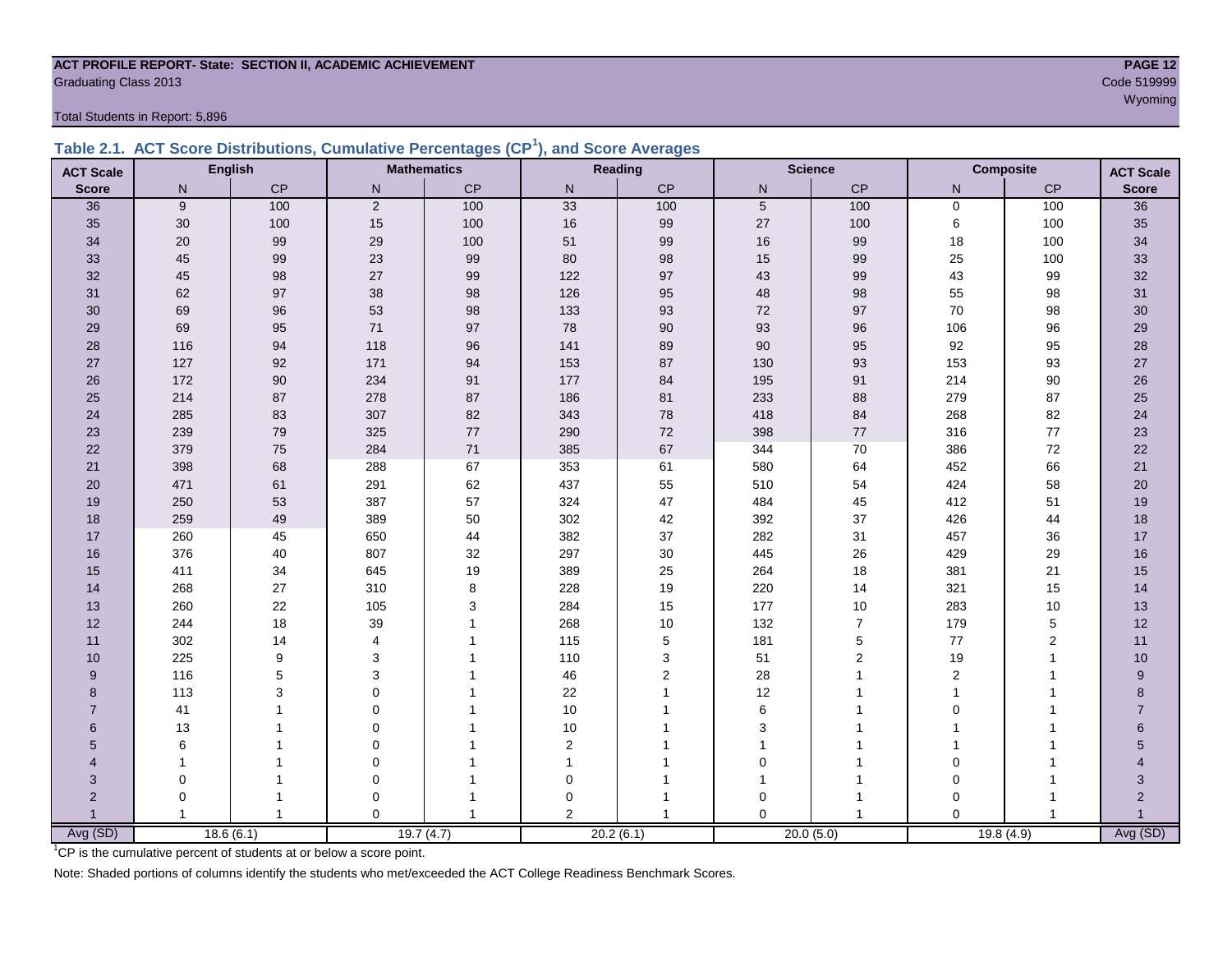#### **ACT PROFILE REPORT- State: SECTION II, ACADEMIC ACHIEVEMENT PAGE 13** Graduating Class 2013 Code 519999

#### Total Students in Report: 5,896

|                  |                         | <b>English</b> |                          |     | Reading                |                |                        |                | <b>Mathematics</b>    |                |                            |           |                        |                |                  |
|------------------|-------------------------|----------------|--------------------------|-----|------------------------|----------------|------------------------|----------------|-----------------------|----------------|----------------------------|-----------|------------------------|----------------|------------------|
|                  |                         |                |                          |     | <b>Social Studies/</b> |                |                        |                | <b>Pre/Elementary</b> |                | <b>Algebra/ Coordinate</b> |           | <b>Plane Geometry/</b> |                |                  |
| <b>ACT Scale</b> | <b>Usage/ Mechanics</b> |                | <b>Rhetorical Skills</b> |     | <b>Sciences</b>        |                | <b>Arts/Literature</b> |                | Algebra               |                | <b>Geometry</b>            |           | Trigonometry           |                | <b>ACT Scale</b> |
| <b>Score</b>     | N                       | CP             | N                        | CP  | N.                     | CP             | N                      | CP             | N                     | CP             | N                          | <b>CP</b> | N                      | CP             | <b>Score</b>     |
| 18               | 67                      | 100            | 50                       | 100 | 109                    | 100            | 109                    | 100            | 106                   | 100            | 12                         | 100       | 28                     | 100            | 18               |
| 17               | 137                     | 99             | 33                       | 99  | 238                    | 98             | 175                    | 98             | 129                   | 98             | 33                         | 100       | 14                     | 100            | 17               |
| 16               | 137                     | 97             | 180                      | 99  | 244                    | 94             | 294                    | 95             | 146                   | 96             | 77                         | 99        | 92                     | 99             | 16               |
| 15               | 181                     | 94             | 249                      | 96  | 250                    | 90             | 361                    | 90             | 211                   | 94             | 179                        | 98        | 273                    | 98             | 15               |
| 14               | 184                     | 91             | 362                      | 91  | 362                    | 86             | 185                    | 84             | 297                   | 90             | 263                        | 95        | 375                    | 93             | 14               |
| 13               | 323                     | 88             | 403                      | 85  | 387                    | 80             | 411                    | 81             | 505                   | 85             | 459                        | 90        | 460                    | 87             | 13               |
| 12               | 305                     | 83             | 546                      | 78  | 685                    | 73             | 417                    | 74             | 416                   | 76             | 490                        | 83        | 627                    | 79             | 12               |
| 11               | 514                     | 77             | 702                      | 69  | 563                    | 61             | 688                    | 67             | 417                   | 69             | 838                        | 74        | 748                    | 68             | 11               |
| 10               | 648                     | 69             | 534                      | 57  | 521                    | 52             | 543                    | 55             | 702                   | 62             | 810                        | 60        | 697                    | 56             | 10               |
| 9                | 600                     | 58             | 793                      | 48  | 545                    | 43             | 459                    | 46             | 396                   | 50             | 726                        | 46        | 1.132                  | 44             | 9                |
| 8                | 495                     | 47             | 551                      | 35  | 773                    | 34             | 509                    | 38             | 736                   | 44             | 1.136                      | 34        | 607                    | 25             | 8                |
| $\overline{7}$   | 653                     | 39             | 510                      | 25  | 391                    | 21             | 401                    | 30             | 936                   | 31             | 208                        | 15        | 452                    | 14             | $\overline{7}$   |
| 6                | 482                     | 28             | 270                      | 17  | 319                    | 14             | 603                    | 23             | 488                   | 15             | 331                        | 11        | 47                     | $\overline{7}$ | 6                |
| 5                | 572                     | 20             | 350                      | 12  | 337                    | 9              | 314                    | 13             | 304                   | $\overline{7}$ | 69                         | 6         | 197                    | 6              | 5                |
| 4                | 296                     | 10             | 228                      | 6   | 94                     | 3              | 315                    | $\overline{7}$ | 73                    | $\overline{2}$ | 166                        | 4         | 26                     | $\overline{2}$ | 4                |
| 3                | 212                     | 5              | 115                      | 2   | 50                     | 1              | 67                     | 2              | 26                    |                | 81                         | 2         | 86                     | $\overline{2}$ | 3                |
| $\overline{2}$   | 81                      | 2              | 16                       | 1   | 19                     | $\overline{ }$ | 41                     |                | 6                     |                | $\Omega$                   | 4         | 18                     | 1              | 2                |
|                  | 9                       |                | 4                        | 1   | 9                      |                | $\overline{4}$         |                | $\overline{2}$        |                | 18                         | 1         | 17                     | $\overline{ }$ |                  |
| Avg (SD)         | 8.9(3.7)                |                | 9.8(3.3)                 |     | 10.4(3.5)              |                | 10.0(3.8)              |                | 9.8(3.4)              |                | 9.8(2.8)                   |           | 10.2(2.8)              |                | Avg (SD)         |

#### **Table 2.2. ACT Subscore Distributions, Cumulative Percentages (CP<sup>1</sup> ), and Subscore Averages**

 $1$ <sup>T</sup>CP is the cumulative percent of students at or below a score point.

#### **Table 2.3. ACT Score Quartile Values**

| <b>Quartile</b>      | Enalish | <b>Mathematics</b> | Reading      | <b>Science</b> | Composite |
|----------------------|---------|--------------------|--------------|----------------|-----------|
| Q3 (75th Percentile) | 23      | ົ<br>ںے            | $\sim$<br>24 | ົ<br>د∠        | ົ<br>د∠   |
| Q2 (50th Percentile) |         |                    | oc<br>۷J     | 20             | 19        |
| Q1 (25th Percentile) |         |                    |              | 16             | 16        |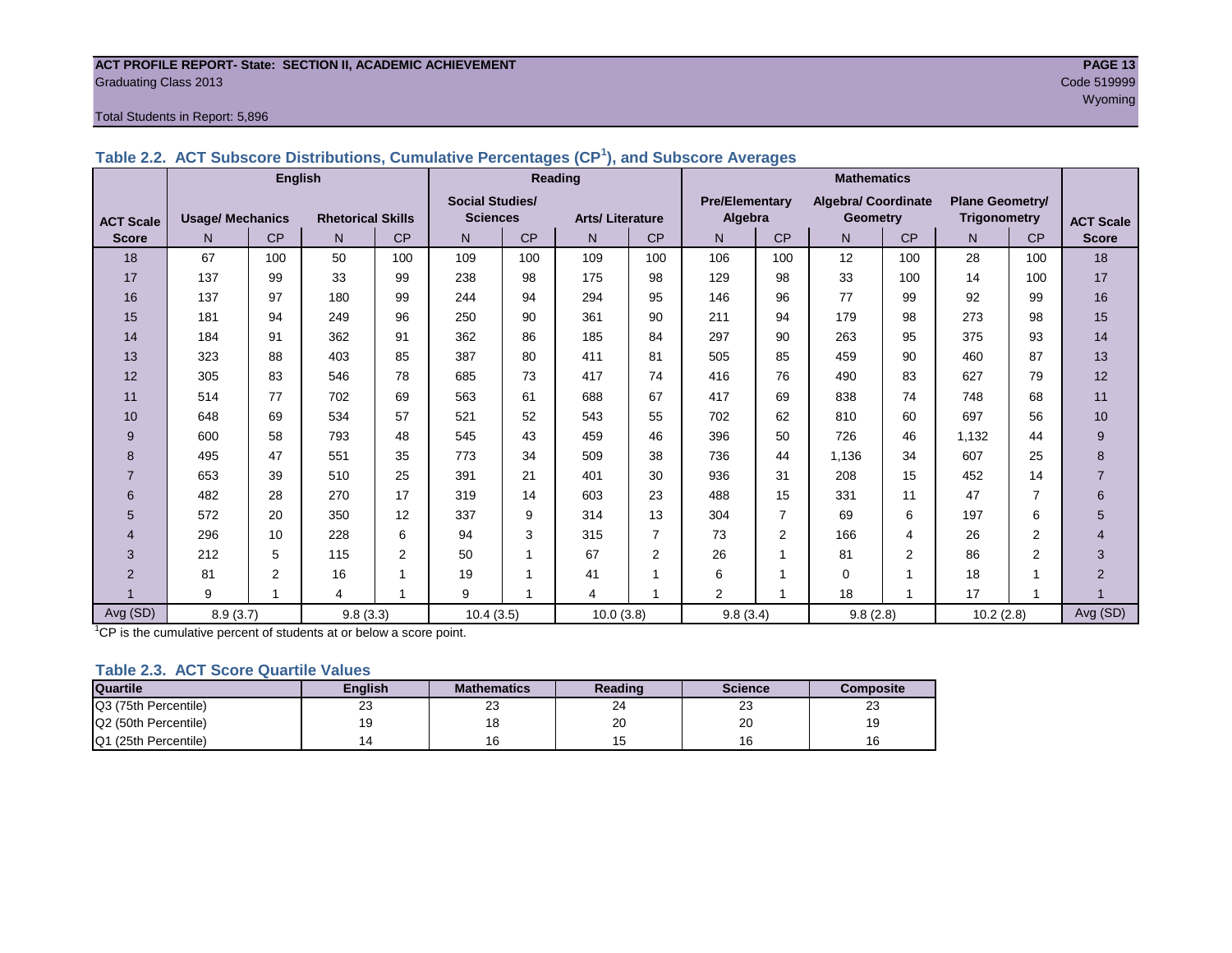Total Students in Report: 5,896

#### **Table 2.4. Average ACT Composite Scores for Race/Ethnicity by Level of Preparation**

| <b>Student</b>  |                                 | <b>Number of Students</b> | <b>Percent Taking</b>     |                     | <b>Average ACT Composite Score</b> |
|-----------------|---------------------------------|---------------------------|---------------------------|---------------------|------------------------------------|
| <b>Group</b>    | <b>Race/Ethnicity</b>           | <b>Tested</b>             | Core or More <sup>1</sup> | <b>Core or More</b> | <b>Less Than Core</b>              |
|                 | <b>All Students</b>             | 5,896                     | 54                        | 21.5                | 17.9                               |
|                 | Black/African American          | 51                        | 39                        | 17.7                | 15.9                               |
|                 | American Indian/Alaska Native   | 114                       | 46                        | 17.0                | 16.2                               |
|                 | White                           | 4,397                     | 56                        | 21.9                | 18.3                               |
| <b>State</b>    | Hispanic/Latino                 | 636                       | 51                        | 19.2                | 16.9                               |
|                 | Asian                           | 42                        | 60                        | 24.5                | 20.3                               |
|                 | Native Hawaiian/Other Pac. Isl. | 15                        | 53                        | 18.1                | 16.7                               |
|                 | I Two or more races             | 170                       | 56                        | 22.1                | 17.5                               |
|                 | Prefer not/No Response          | 471                       | 40                        | 20.3                | 16.9                               |
|                 | <b>All Students</b>             | 1,799,243                 | 74                        | 21.7                | 18.7                               |
|                 | Black/African American          | 239,598                   | 69                        | 17.5                | 15.6                               |
|                 | American Indian/Alaska Native   | 14,217                    | 62                        | 19.1                | 16.5                               |
|                 | <b>I</b> White                  | 1,034,712                 | 76                        | 22.9                | 20.0                               |
| <b>National</b> | Hispanic/Latino                 | 259,741                   | 72                        | 19.5                | 17.2                               |
|                 | Asian                           | 71,677                    | 81                        | 24.1                | 21.5                               |
|                 | Native Hawaiian/Other Pac. Isl. | 4,772                     | 71                        | 20.5                | 17.5                               |
|                 | Two or more races               | 64,221                    | 74                        | 21.9                | 19.2                               |
|                 | Prefer not/No Response          | 110,305                   | 58                        | 22.4                | 18.4                               |

<sup>1</sup>"Core or More" results correspond to students taking four or more years of English AND three or more years each of math, social studies, and natural science.

#### **Table 2.5. Average ACT Scores by Race/Ethnicity**

| <b>Student</b>  | <b>Race/Ethnicity</b>           |                | <b>Mathematics</b> | <b>Reading</b> | <b>Science</b> | <b>Composite</b> |
|-----------------|---------------------------------|----------------|--------------------|----------------|----------------|------------------|
| <b>Group</b>    |                                 | <b>English</b> |                    |                |                |                  |
|                 | <b>All Students</b>             | 18.6           | 19.7               | 20.2           | 20.0           | 19.8             |
|                 | <b>Black/African American</b>   | 15.7           | 16.4               | 17.0           | 17.0           | 16.6             |
|                 | American Indian/Alaska Native   | 14.5           | 16.9               | 17.0           | 16.7           | 16.4             |
|                 | <b>White</b>                    | 19.2           | 20.2               | 20.7           | 20.5           | 20.3             |
| <b>State</b>    | Hispanic/Latino                 | 16.7           | 18.2               | 18.3           | 18.3           | 18.0             |
|                 | Asian                           | 21.5           | 23.9               | 22.2           | 22.9           | 22.7             |
|                 | Native Hawaiian/Other Pac. Isl. | 16.1           | 17.0               | 17.4           | 17.4           | 17.3             |
|                 | Two or more races               | 19.0           | 19.5               | 20.8           | 20.4           | 20.0             |
|                 | Prefer not/No Response          | 16.9           | 18.4               | 18.9           | 18.6           | 18.3             |
|                 | <b>All Students</b>             | 20.2           | 20.9               | 21.1           | 20.7           | 20.9             |
|                 | <b>Black/African American</b>   | 15.7           | 17.2               | 17.0           | 16.9           | 16.9             |
|                 | American Indian/Alaska Native   | 16.6           | 18.2               | 18.3           | 18.3           | 18.0             |
|                 | White                           | 21.8           | 21.9               | 22.6           | 22.0           | 22.2             |
| <b>National</b> | Hispanic/Latino                 | 17.7           | 19.3               | 18.9           | 18.8           | 18.8             |
|                 | Asian                           | 22.5           | 25.0               | 22.9           | 23.1           | 23.5             |
|                 | Native Hawaiian/Other Pac. Isl. | 18.6           | 20.1               | 19.5           | 19.5           | 19.5             |
|                 | Two or more races               | 20.6           | 20.9               | 21.6           | 20.9           | 21.1             |
|                 | Prefer not/No Response          | 20.0           | 20.8               | 21.0           | 20.5           | 20.7             |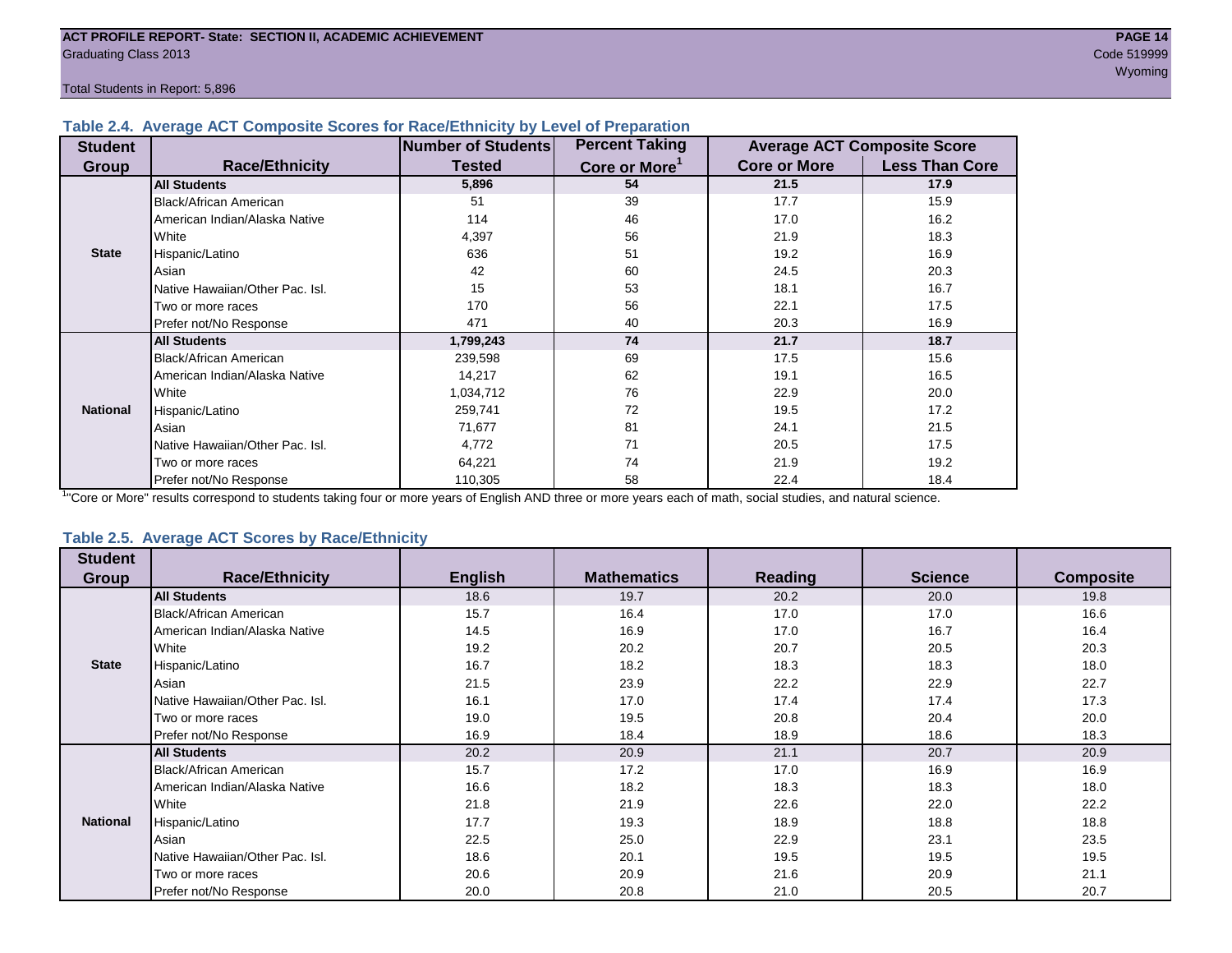#### **ACT PROFILE REPORT- State: SECTION II, ACADEMIC ACHIEVEMENT PAGE 15** Graduating Class 2013 Code 519999

wy observed the contract of the contract of the contract of the contract of the contract of the contract of the

Total Students in Report: 5,896

| <b>Student</b>  | <b>CRS</b> |         | <b>English</b> |         | <b>Mathematics</b> |         | Reading         | <b>Science</b> |    |  |
|-----------------|------------|---------|----------------|---------|--------------------|---------|-----------------|----------------|----|--|
| Group           | Range      | N.      | %              | N       | %                  | N       | $\frac{9}{6}$   | N              | %  |  |
|                 | 33 to 36   | 104     | $\overline{2}$ | 69      |                    | 180     | 3               | 63             |    |  |
| <b>State</b>    | 28 to 32   | 361     | 6              | 307     | 5                  | 600     | 10 <sup>°</sup> | 346            | 6  |  |
|                 | 24 to 27   | 798     | 14             | 990     | 17                 | 859     | 15              | 976            | 17 |  |
|                 | 20 to 23   | 1,487   | 25             | 1,188   | 20                 | 1,465   | 25              | 1,832          | 31 |  |
|                 | 16 to 19   | 1,145   | 19             | 2,233   | 38                 | 1,305   | 22              | 1,603          | 27 |  |
|                 | 13 to 15   | 939     | 16             | 1,060   | 18                 | 901     | 15              | 661            | 11 |  |
|                 | 01 to 12   | 1,062   | 18             | 49      |                    | 586     | 10              | 415            |    |  |
|                 | 33 to 36   | 81,846  | 5              | 51,648  | 3                  | 89,731  | 5               | 36,033         | 2  |  |
|                 | 28 to 32   | 175,672 | 10             | 156,561 | 9                  | 239,643 | 13              | 138,865        | 8  |  |
|                 | 24 to 27   | 291,095 | 16             | 385,102 | 21                 | 277,723 | 15              | 364,600        | 20 |  |
| <b>National</b> | 20 to 23   | 447,398 | 25             | 343.822 | 19                 | 424,936 | 24              | 542,531        | 30 |  |
|                 | 16 to 19   | 327,718 | 18             | 590,816 | 33                 | 384,706 | 21              | 413,107        | 23 |  |
|                 | 13 to 15   | 242,064 | 13             | 258,384 | 14                 | 240,069 | 13              | 183,840        | 10 |  |
|                 | 01 to 12   | 233,450 | 13             | 12,910  |                    | 142,435 | 8               | 120,267        |    |  |

#### **Table 2.6. Percent of Students in College Readiness Standards (CRS) Score Ranges**

#### **Table 2.7. Average ACT Scores by Gender**

| <b>Student Group</b> | Gender         |         |         | <b>Average ACT Scores</b> |             |         |         |           |  |  |  |
|----------------------|----------------|---------|---------|---------------------------|-------------|---------|---------|-----------|--|--|--|
|                      |                | N       | Percent | English                   | Mathematics | Reading | Science | Composite |  |  |  |
|                      | Males          | 2,844   | 48      | 18.2                      | 20.1        | 19.7    | 20.2    | 19.7      |  |  |  |
| <b>State</b>         | <b>Females</b> | 2,898   | 49      | 19.2                      | 19.4        | 20.7    | 19.9    | 20.0      |  |  |  |
|                      | Missing        | 154     | 3       | 15.6                      | 17.8        | 17.6    | 17.8    | 17.3      |  |  |  |
|                      | Males          | 835,431 | 46      | 19.8                      | 21.4        | 20.9    | 21.2    | 20.9      |  |  |  |
| <b>National</b>      | Females        | 954,919 | 53      | 20.6                      | 20.5        | 21.4    | 20.4    | 20.9      |  |  |  |
|                      | Missing        | 8,893   | 0       | 16.1                      | 18.2        | 17.6    | 17.7    | 17.5      |  |  |  |

#### **Table 2.8. Percent of Students Who Met College Readiness Benchmark Scores by Gender**

| <b>Student Group</b> | Gender  |         | Met            |         |         |                 |
|----------------------|---------|---------|----------------|---------|---------|-----------------|
|                      |         | English | Mathematics    | Reading | Science | <b>All Four</b> |
| <b>State</b>         | Males   | 52      | 36             | 36      | 32      | 21              |
|                      | Females | 59      | 32             | 43      | 29      | 19              |
|                      | Males   | 62      | 47             | 43      | 40      | 29              |
| <b>National</b>      | Females | 67      | 4 <sup>1</sup> | 45      | 33      | 24              |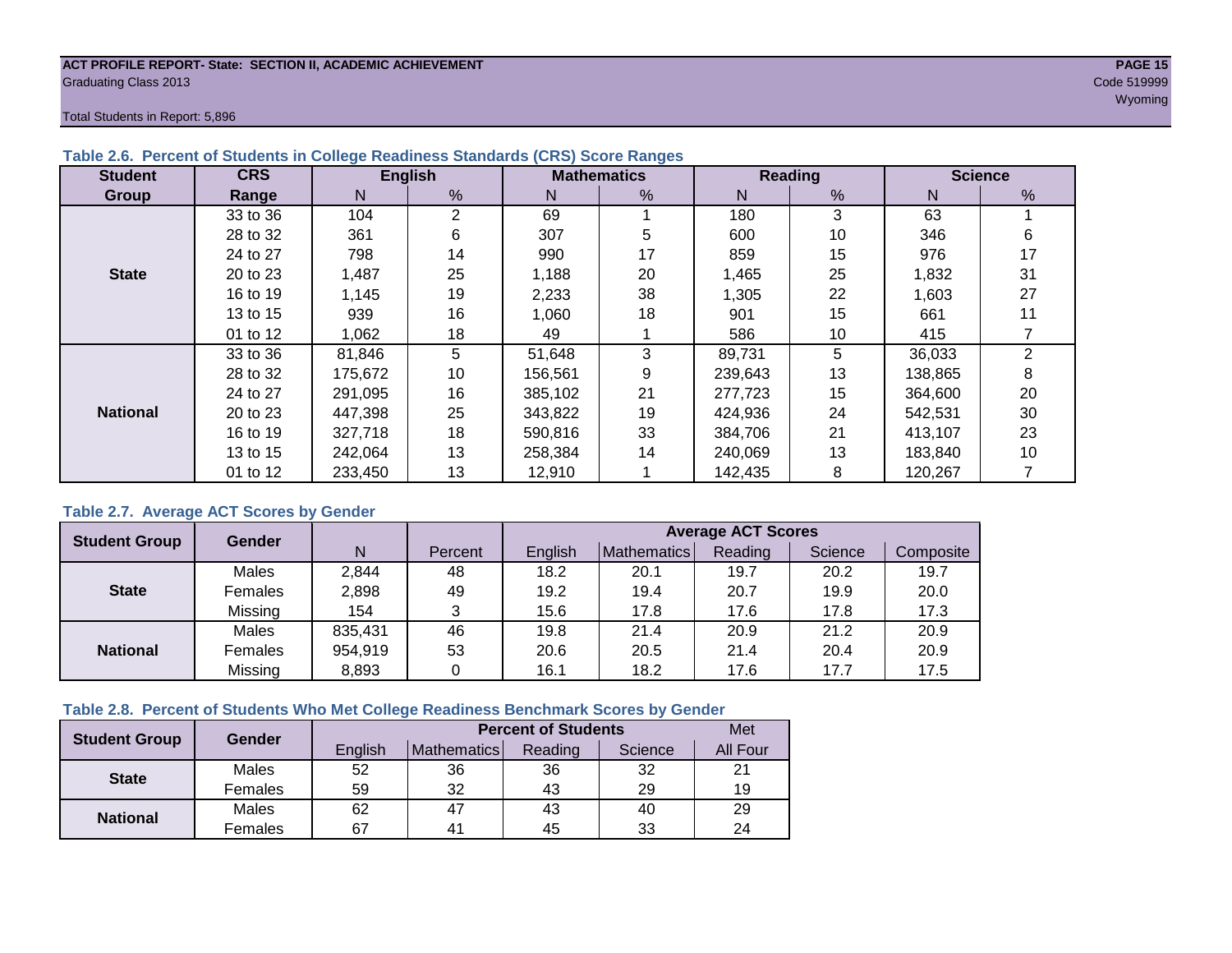#### **ACT PROFILE REPORT- State: SECTION II, ACADEMIC ACHIEVEMENT PAGE 16** Graduating Class 2013 Code 519999

#### Total Students in Report: 5,896

| <b>Student</b>  | <b>Curriculum</b>         | N        | <b>English</b> |      | <b>Mathematics</b> |      | <b>Reading</b> |      | <b>Science</b> |      | Composite |      |
|-----------------|---------------------------|----------|----------------|------|--------------------|------|----------------|------|----------------|------|-----------|------|
| Group           | <b>Taken</b>              |          | CRB %          | Avg  | CRB %              | Avg  | CRB %          | Avg  | CRB %          | Ava  | $CRB\%4$  | Avg  |
|                 | Core or More <sup>2</sup> | 3,198    | 69             | 20.6 | 48                 | 21.3 | 49             | 21.9 | 42             | 21.6 | 28        | 21.5 |
| <b>State</b>    | Less than Core)           | 2,378    | 40             | 16.5 |                    | 17.9 | 28             | 18.3 | 17             | 18.2 | 10        | 17.9 |
|                 | Missing <sup>3</sup>      | 320      | 30             | 15.0 |                    | 16.9 | 21             | 17.0 | 13             | 17.1 |           | 16.6 |
|                 | Core or More              | ,322,739 | 71             | 21.2 | 50                 | 21.7 | 50             | 22.0 | 42             | 21.5 | 31        | 21.7 |
| <b>National</b> | Less than Core            | 396,592  | 48             | 17.8 | 27                 | 18.9 | 30             | 19.0 | 22             | 18.8 | 14        | 18.7 |
|                 | Missing                   | 79,912   | 36             | 16.0 | 19                 | 17.8 | 24             | 17.5 | 17             | 17.7 | 10        | 17.4 |

**Table 2.9. College Readiness Benchmark (CRB) Percent and Average ACT Scores by Overall High School Curriculum**

1 "Curriculum Taken" reflects overall high school curriculum in this table.

 $^2$  "Core or More" results correspond to students taking four or more years of English AND three or more years each of math, social studies, and natural science.

 $3$  Zero years or no coursework information reported in one or more content areas.

 $4$  Composite CRB% results reflect students who met all four subject-area benchmarks.

|  |  |  |  |  | Table 2.10. College Readiness Benchmark (CRB) Percent and Average ACT Scores by Content-Specific Curriculum |
|--|--|--|--|--|-------------------------------------------------------------------------------------------------------------|
|--|--|--|--|--|-------------------------------------------------------------------------------------------------------------|

| <b>Student</b>  | Curriculum                    |          | <b>English</b> |      |          | <b>Mathematics</b> |      |          | <b>Reading</b> |      |          | <b>Science</b> |      |  |
|-----------------|-------------------------------|----------|----------------|------|----------|--------------------|------|----------|----------------|------|----------|----------------|------|--|
| Group           | $\mathsf{Taken}^{\mathsf{T}}$ |          | CRB %          | Avg  | N        | CRB %              | Avg  | N        | CRB %          | Avg  | N        | CRB %          | Avg  |  |
|                 | Core or More <sup>2</sup>     | 5,066    | 59             | 19.2 | 4,881    | 39                 | 20.5 | 4,528    | 43             | 20.7 | 4,203    | 37             | 21.0 |  |
| <b>State</b>    | Less than Core                | 606      | 33             | 15.3 | 748      |                    | 15.9 | .112     | 29             | 18.4 | .438     | 14             | 17.6 |  |
|                 | Missing <sup>3</sup>          | 224      | 32             | 15.5 | 267      |                    | 16.9 | 256      | 23             | 17.5 | 255      | 15             | 17.5 |  |
|                 | Core or More                  | .646,286 | 67             | 20.6 | ,648,697 | 46                 | 21.3 | ,554,990 | 46             | 21.5 | ,506,965 | 40             | 21.3 |  |
| <b>National</b> | Less than Core                | 84,048   | 36             | 15.9 | 77,906   |                    | 16.3 | 171,617  | 32             | 19.7 | 218,267  |                | 18.0 |  |
|                 | Missing                       | 68,909   | 38             | 16.4 | 72,640   | 20                 | 17.9 | 72,636   | 25             | 17.7 | 74,011   | 18             | 17.8 |  |

<sup>1</sup>"Curriculum Taken" reflects content-specific curriculum in this table.

<sup>2</sup> "Core or More" results correspond to students taking four or more years of English or three or more years of math, social studies, or natural science, respectively. For instance, Reading "Core or More" results correspond to students taking three or more years of social studies, regardless of courses taken in other content areas.

 $3$  Zero years or no coursework information reported in the specified content area.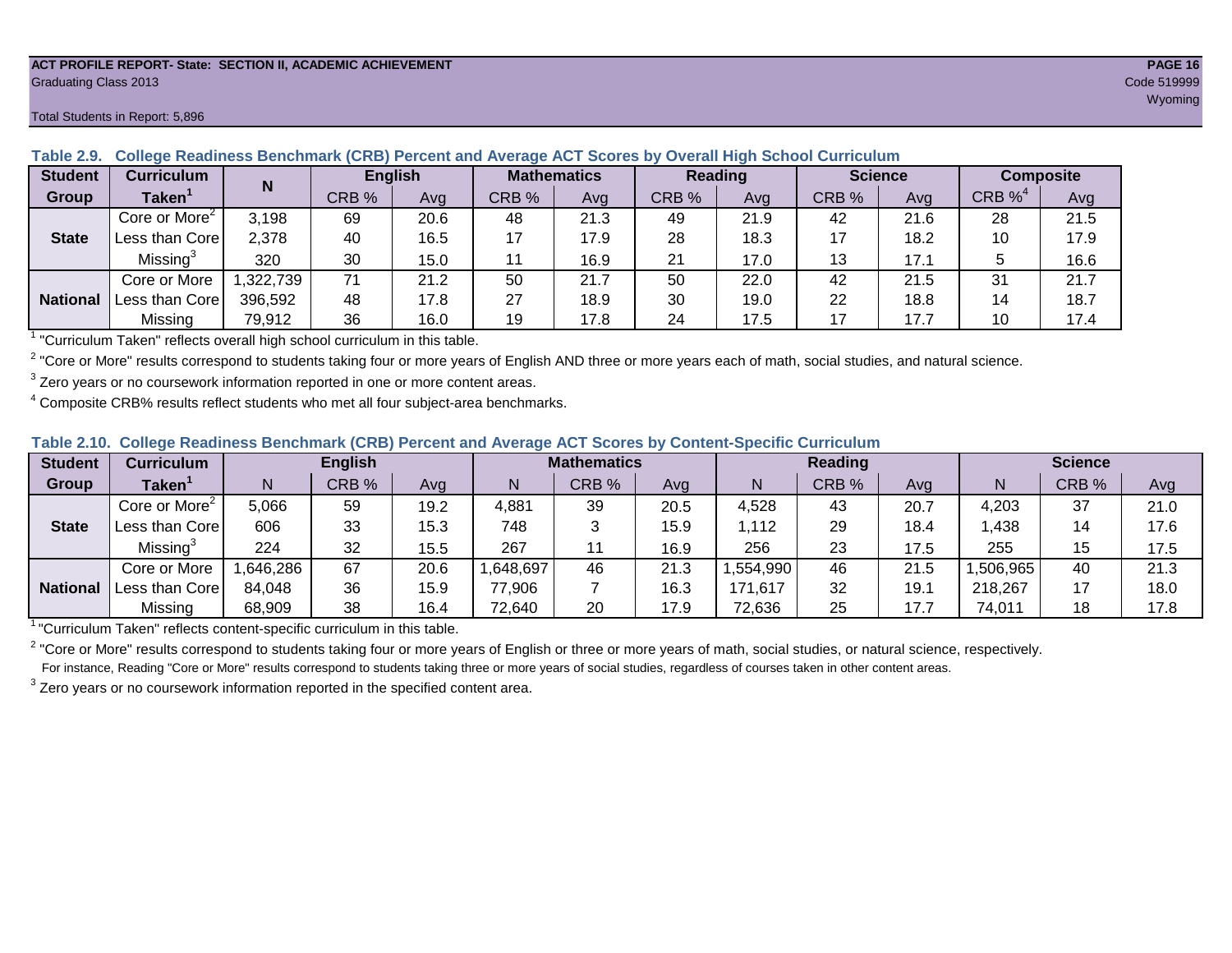Total Students in Report: 5,896

## Section III College Readiness and the Impact of Course Rigor

Beginning with the Graduating Class of 2013, all students whose scores are college reportable, both standard and extended time tests, are now included. Also beginning with the 2013 Graduating Class data, College Readiness Benchmarks for Reading and Science were updated to reflect the most recent college coursework research.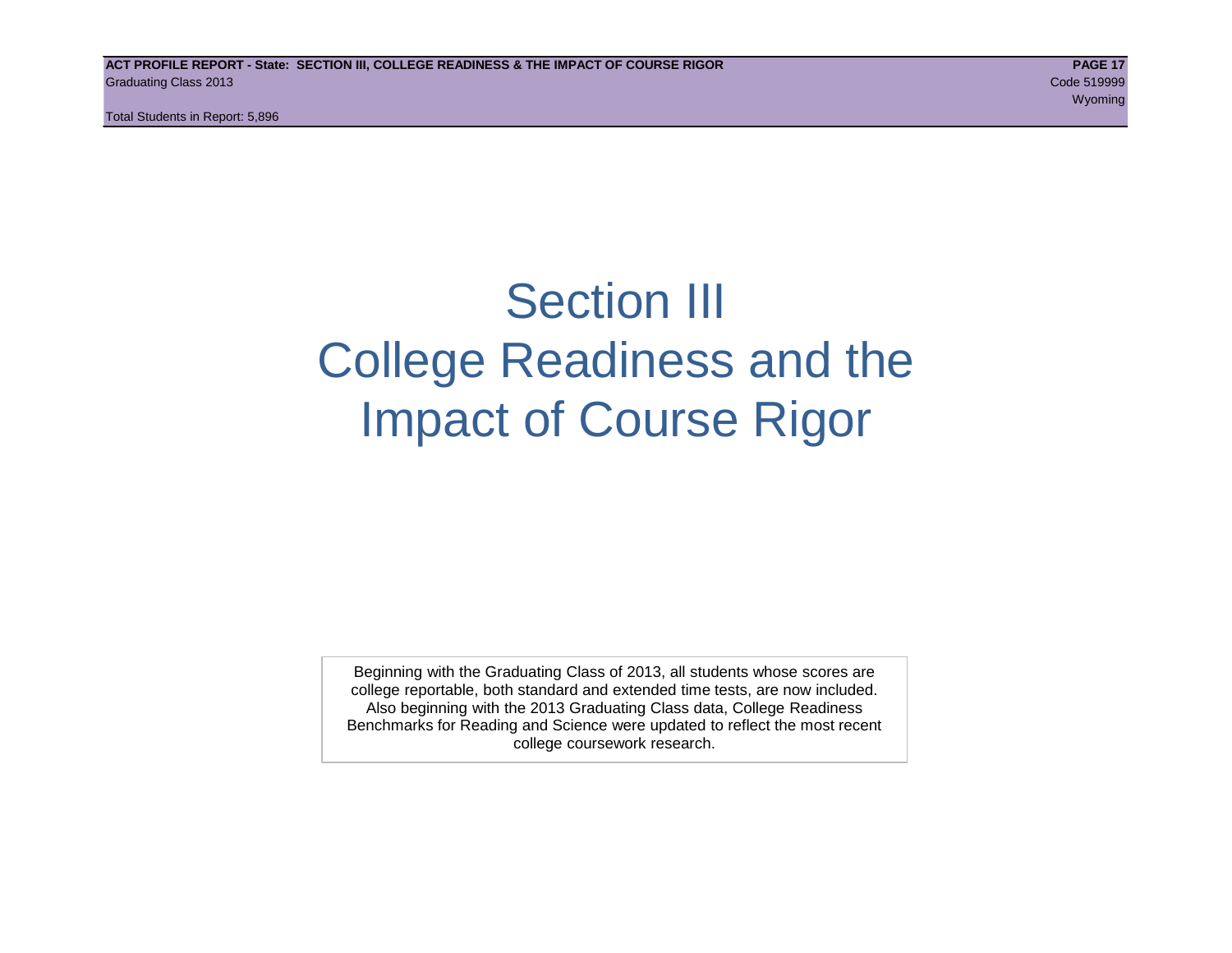#### **ACT PROFILE REPORT - State: SECTION III, COLLEGE READINESS & THE IMPACT OF COURSE RIGOR PAGE 18** Graduating Class 2013 Code 519999

where the contract of the contract of the contract of the contract of the contract of the contract of the contract of the contract of the contract of the contract of the contract of the contract of the contract of the cont

Total Students in Report: 5,896

#### **Figure 3.1. Percent of Students Who Met ACT College Readiness Benchmark Scores by Race/Ethnicity: ENGLISH**



ACT English Benchmark Score = **18**

**□ Percent Ready DPercent Not Ready**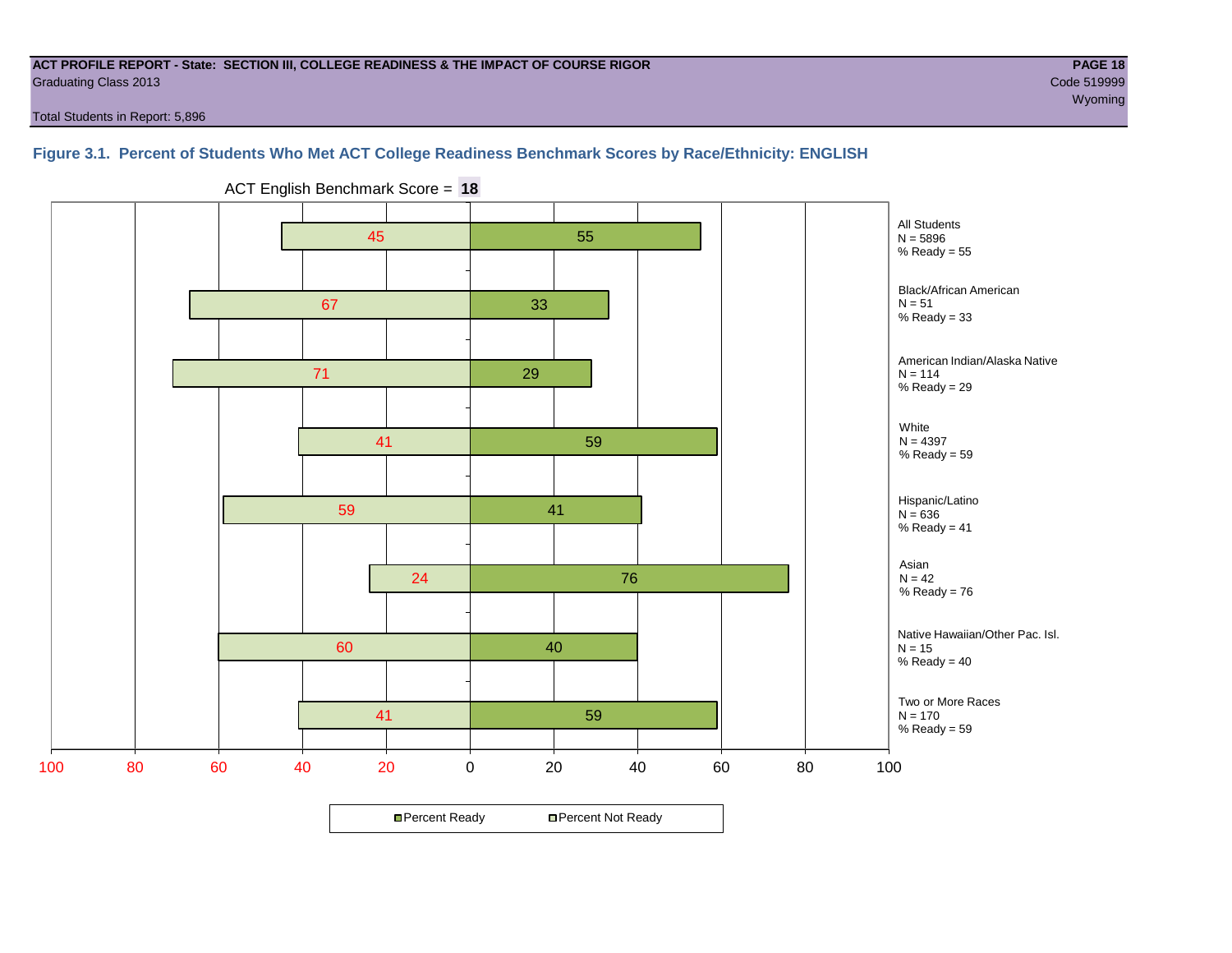#### **ACT PROFILE REPORT - State: SECTION III, COLLEGE READINESS & THE IMPACT OF COURSE RIGOR PAGE 19** Graduating Class 2013 Code 519999

Total Students in Report: 5,896

#### **Figure 3.2. Percent of Students Who Met ACT College Readiness Benchmark Scores by Race/Ethnicity: MATHEMATICS**



ACT Mathematics Benchmark Score = **22**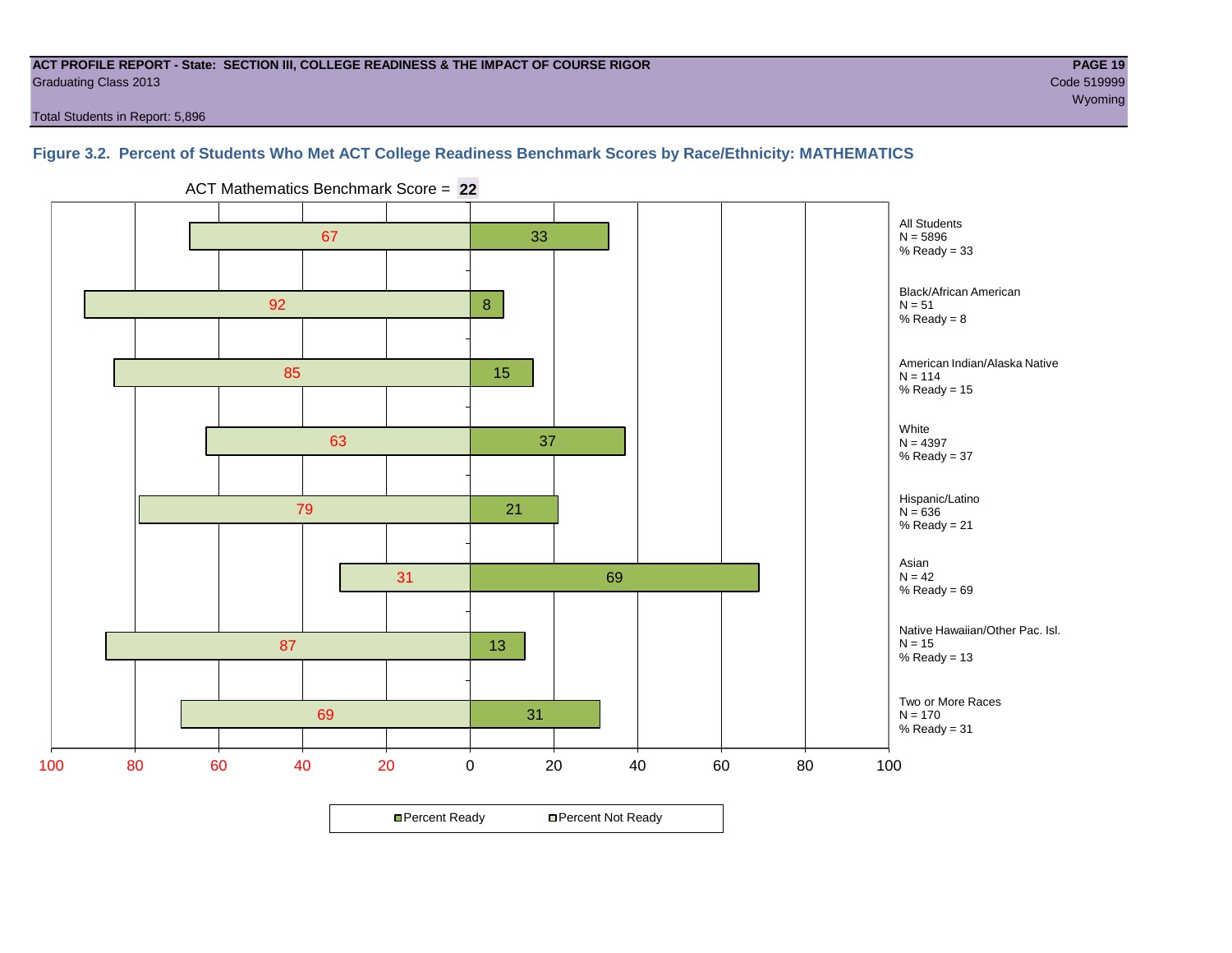#### **ACT PROFILE REPORT - State: SECTION III, COLLEGE READINESS & THE IMPACT OF COURSE RIGOR PAGE 20** Graduating Class 2013 Code 519999

Total Students in Report: 5,896

#### **Figure 3.3. Percent of Students Who Met ACT College Readiness Benchmark Scores by Race/Ethnicity: READING**



ACT Reading Benchmark Score = **22**

**□ Percent Ready DPercent Not Ready**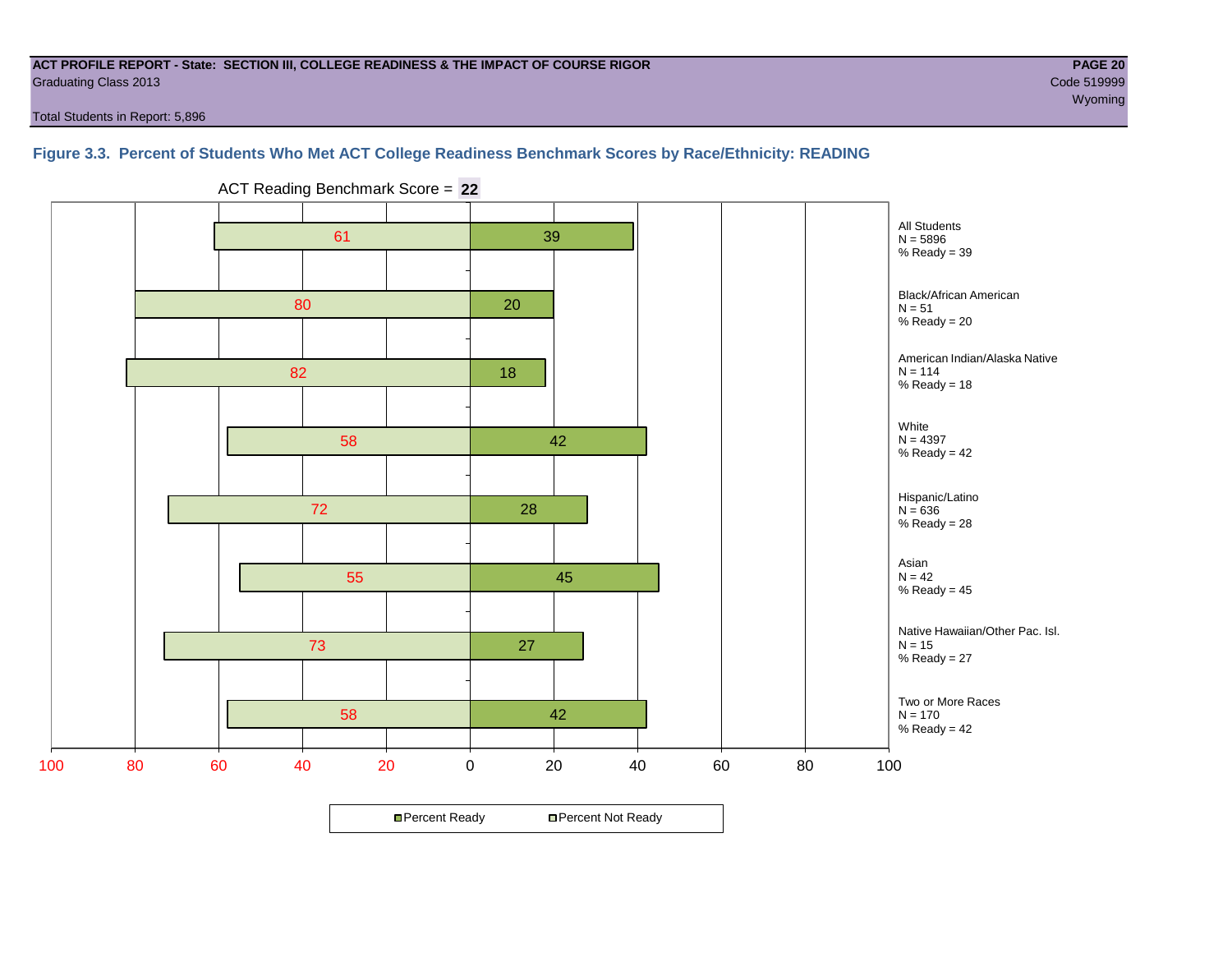#### **ACT PROFILE REPORT - State: SECTION III, COLLEGE READINESS & THE IMPACT OF COURSE RIGOR PAGE 21** Graduating Class 2013 Code 519999

where the contract of the contract of the contract of the contract of the contract of the contract of the contract of the contract of the contract of the contract of the contract of the contract of the contract of the cont

Total Students in Report: 5,896

#### **Figure 3.4. Percent of Students Who Met ACT College Readiness Benchmark Scores by Race/Ethnicity: SCIENCE**



ACT Science Benchmark Score = **23**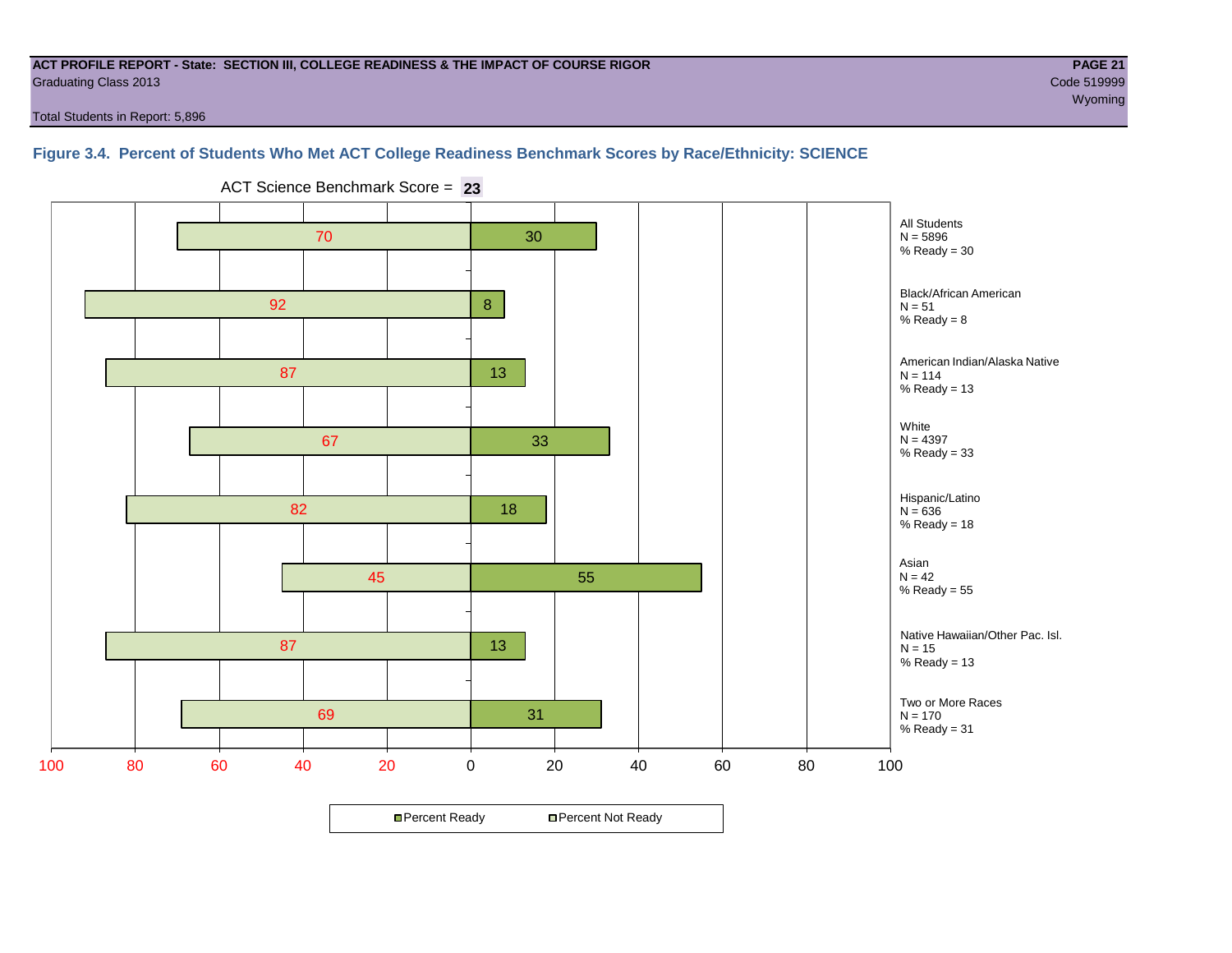#### **ACT PROFILE REPORT - State: SECTION III, COLLEGE READINESS & THE IMPACT OF COURSE RIGOR PAGE 22** Graduating Class 2013 Code 519999

Total Students in Report: 5,896

#### **Figure 3.5. Percent of Students Who Met ACT College Readiness Benchmark Scores by Race/Ethnicity: ALL FOUR**

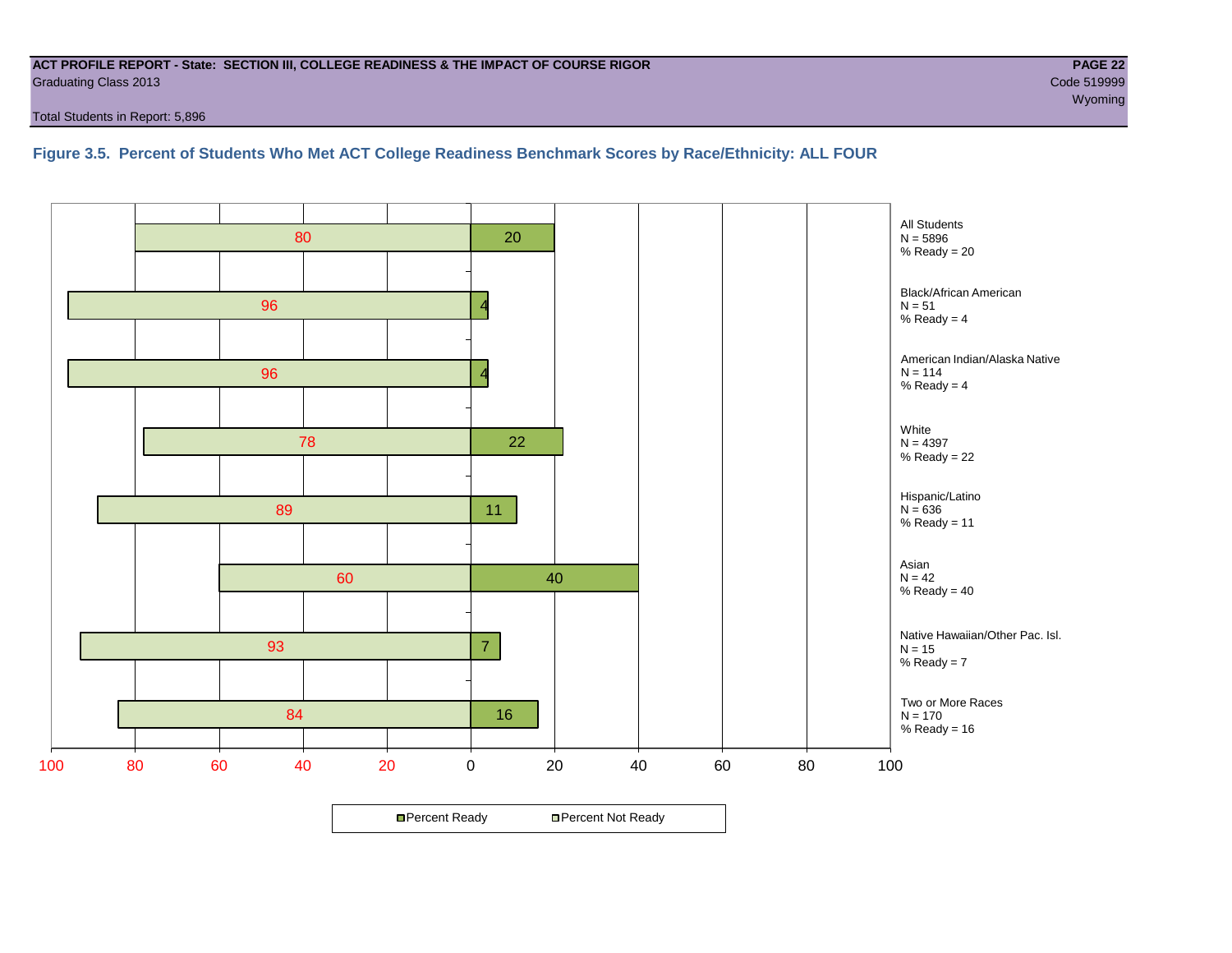#### **ACT PROFILE REPORT - State: SECTION III, COLLEGE READINESS & THE IMPACT OF COURSE RIGOR PAGE 23** Graduating Class 2013 Code 519999

Total Students in Report: 5,896

**Table 3.1. Average ACT Scores and Average ACT Score Changes by Common Course Patterns**

| <b>Course Pattern</b>                            |       |                | <b>All Students</b> |                     |                |                 | <b>Males</b> |                       |                  | <b>Females</b> |            |                        |
|--------------------------------------------------|-------|----------------|---------------------|---------------------|----------------|-----------------|--------------|-----------------------|------------------|----------------|------------|------------------------|
|                                                  |       |                | <b>ACT</b>          | <b>Course Value</b> |                |                 | <b>ACT</b>   | <b>Course Value</b>   |                  |                | <b>ACT</b> | <b>Course Value</b>    |
| <b>ENGLISH COURSE PATTERN</b>                    | N.    | Percent        | English             | Added <sup>1</sup>  | $\mathsf{N}$   | Percent         | English      | Added <sup>1</sup>    | $\mathsf{N}$     | Percent        | English    | A d d e d <sup>1</sup> |
| Eng 9, Eng 10, Eng 11, Eng 12, & Other English   | 1,010 | 17             | 20.9                | 5.6                 | 401            | 14              | 20.3         | 4.9                   | 596              | 21             | 21.3       | 6.0                    |
| Eng 9, Eng 10, Eng 11, Eng 12                    | 4,056 | 69             | 18.8                | 3.5                 | 1,998          | 70              | 18.4         | 3.0                   | 1,957            | 68             | 19.3       | 4.0                    |
| Less than 4 years of English                     | 606   | 10             | 15.3                |                     | 332            | 12              | 15.4         | $\tilde{\phantom{a}}$ | 250              | 9              | 15.3       |                        |
| Zero years / no English courses reported         | 224   | $\overline{4}$ | 15.5                |                     | 113            | $\overline{4}$  | 15.2         |                       | 95               | 3              | 15.7       |                        |
|                                                  |       |                | <b>ACT</b>          | <b>Course Value</b> |                |                 | <b>ACT</b>   | <b>Course Value</b>   |                  |                | <b>ACT</b> | <b>Course Value</b>    |
| <b>MATHEMATICS COURSE PATTERN</b>                | N.    | Percent        | Math                | Added <sup>1</sup>  | N <sub>1</sub> | Percent         | Math         | Added <sup>1</sup>    | N                | Percent        | Math       | A d d e d <sup>1</sup> |
| Alg 1, Alg 2, Geom, Trig, & Calc                 | 298   | 5              | 23.3                | 7.4                 | 138            | 5               | 24.0         | 8.0                   | $\overline{155}$ | 5              | 22.8       | 7.1                    |
| Alg 1, Alg 2, Geom, Trig, & Other Adv Math       | 470   | 8              | 22.2                | 6.3                 | 191            | $\overline{7}$  | 22.8         | 6.8                   | 277              | 10             | 21.7       | 6.0                    |
| Alg 1, Alg 2, Geom, & Trig                       | 565   | 10             | 19.8                | 3.9                 | 279            | 10              | 20.2         | 4.2                   | 268              | 9              | 19.4       | 3.7                    |
| Alg 1, Alg 2, Geom, & Other Adv Math             | 897   | 15             | 19.6                | 3.7                 | 392            | 14              | 19.8         | 3.8                   | 492              | 17             | 19.5       | 3.8                    |
| Other comb of 4 or more years of Math            | 1.267 | 21             | 23.3                | 7.4                 | 627            | 22              | 24.1         | 8.1                   | 627              | 22             | 22.6       | 6.9                    |
| Alg 1, Alg 2, & Geom                             | 1.182 | 20             | 17.2                | 1.3                 | 585            | 21              | 17.6         | 1.6                   | 544              | 19             | 16.7       | 1.0                    |
| Other comb of 3 or 3.5 years of Math             | 202   | 3              | 19.3                | 3.4                 | 95             | 3               | 20.3         | 4.3                   | 100              | 3              | 18.5       | 2.8                    |
| Less than 3 years of Math                        | 748   | 13             | 15.9                |                     | 403            | 14              | 16.0         | $\tilde{\phantom{a}}$ | 320              | 11             | 15.7       |                        |
| Zero years / no Math courses reported            | 267   | 5              | 16.9                |                     | 134            | 5               | 17.1         | $\blacksquare$        | 115              | 4              | 16.4       |                        |
|                                                  |       |                | <b>ACT</b>          | <b>Course Value</b> |                |                 | <b>ACT</b>   | <b>Course Value</b>   |                  |                | <b>ACT</b> | <b>Course Value</b>    |
| <b>SOCIAL SCIENCE COURSE PATTERN</b>             | N     | Percent        | Reading             | Added <sup>1</sup>  | N              | Percent         | Reading      | Added <sup>1</sup>    | N                | Percent        | Reading    | A d d e d <sup>1</sup> |
| US Hist, World Hist, Am Gov, & Other Hist        | 259   | 4              | 20.6                | 2.2                 | 128            | 5               | 20.2         | 2.4                   | 128              | $\overline{4}$ | 21.1       | 1.7                    |
| Other comb of 4 or more years Social Science     | 1.877 | 32             | 21.2                | 2.8                 | 858            | 30              | 21.1         | 3.3                   | 983              | 34             | 21.4       | 2.0                    |
| US Hist, World Hist, & Am Gov                    | 705   | 12             | 19.9                | 1.5                 | 387            | 14              | 19.7         | 1.9                   | 293              | 10             | 20.3       | 0.9                    |
| Other comb of 3 or 3.5 years of Social Science   | 1.687 | 29             | 20.6                | 2.2                 | 735            | 26              | 20.1         | 2.3                   | 908              | 31             | 21.1       | 1.7                    |
| Less than 3 years of Social Science              | 1,112 | 19             | 18.4                |                     | 606            | 21              | 17.8         | $\sim$                | 475              | 16             | 19.4       |                        |
| Zero years / no Social Science courses reported  | 256   | 4              | 17.5                |                     | 130            | $5\phantom{.0}$ | 17.0         | $\blacksquare$        | 111              | 4              | 17.9       |                        |
|                                                  |       |                | <b>ACT</b>          | <b>Course Value</b> |                |                 | <b>ACT</b>   | <b>Course Value</b>   |                  |                | <b>ACT</b> | <b>Course Value</b>    |
| NATURAL SCIENCE COURSE PATTERN                   | N.    | Percent        | Science             | Added <sup>1</sup>  | N              | Percent         | Science      | Added <sup>1</sup>    | N                | Percent        | Science    | A d d e d <sup>1</sup> |
| Gen Sci <sup>2</sup> , Bio, Chem, & Phys         | 1,703 | 29             | 22.0                | 4.4                 | 866            | 30              | 22.5         | 4.8                   | 811              | 28             | 21.5       | 3.9                    |
| Bio, Chem, Phys                                  | 144   | 2              | 23.3                | 5.7                 | 73             | 3               | 23.8         | 6.1                   | 68               | $\overline{2}$ | 23.0       | 5.4                    |
| Gen Sci <sup>2</sup> , Bio, Chem                 | 1,981 | 34             | 20.2                | 2.6                 | 833            | 29              | 20.3         | 2.6                   | 1,104            | 38             | 20.3       | 2.7                    |
| Other comb of 3 years of Natural Science         | 375   | 6              | 19.5                | 1.9                 | 219            | 8               | 19.4         | 1.7                   | 144              | 5              | 19.7       | 2.1                    |
| Less than 3 years of Natural Science             | 1,438 | 24             | 17.6                |                     | 721            | 25              | 17.7         | $\blacksquare$        | 665              | 23             | 17.6       |                        |
| Zero years / no Natural Science courses reported | 255   | $\overline{4}$ | 17.5                |                     | 132            | 5               | 17.8         |                       | 106              | 4              | 17.0       |                        |

<sup>1</sup>Course value added is defined as the average ACT score change compared to course sequences in which students took

less than four years of English or less than three years of Mathematics, Social Science or Natural Science.

<sup>2</sup>Includes General, Physical and Earth Sciences.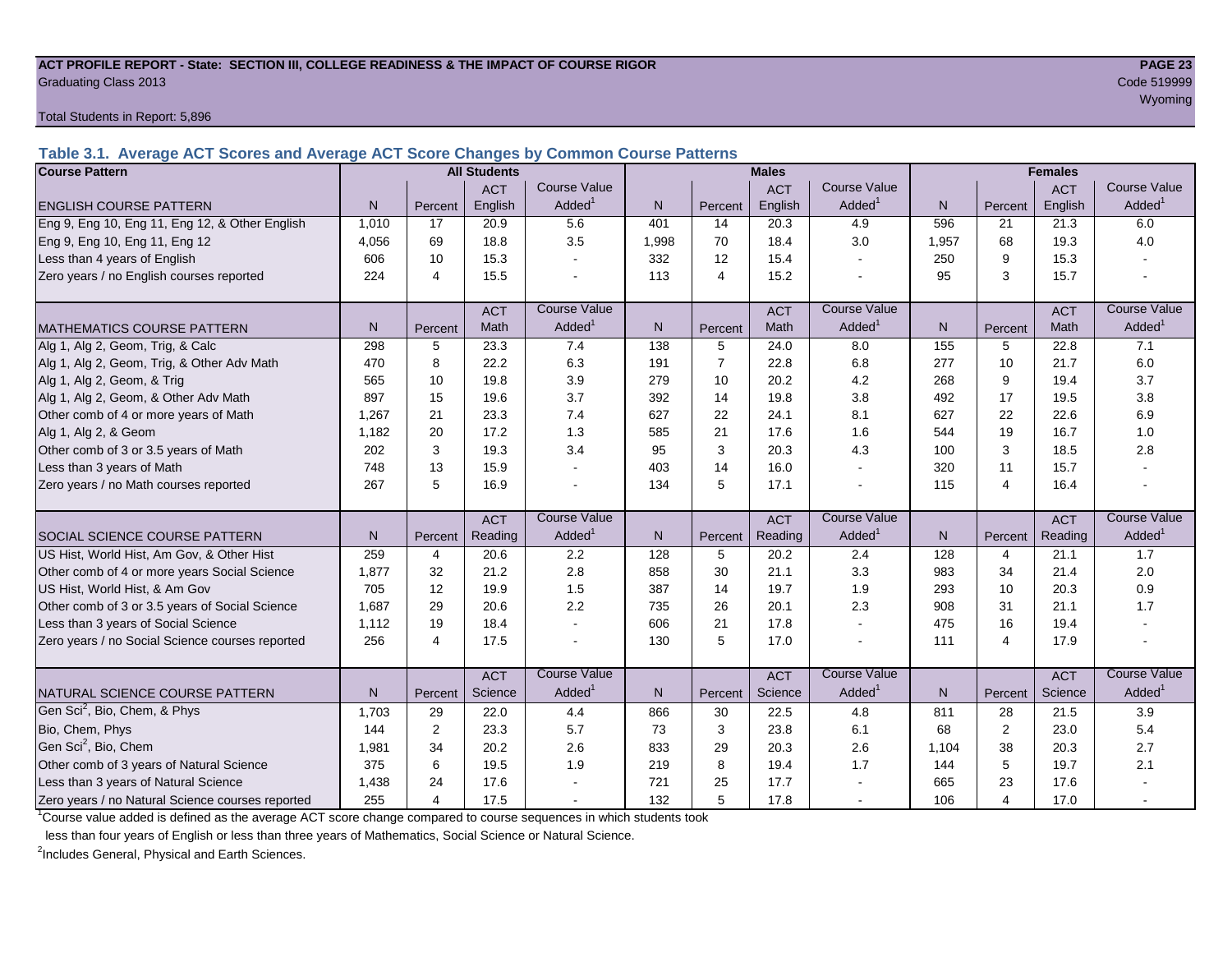## **ACT PROFILE REPORT - State: SECTION III, COLLEGE READINESS & THE IMPACT OF COURSE RIGOR PAGE 24** Code 519999 **PAGE 24** Graduating Class 2013 Code 519999

wy observed a state of the control of the control of the control of the control of the control of the control o

Total Students in Report: 5,896

### **Table 3.2. College Readiness Percents by Common Course Patterns**

| <b>Course Pattern</b>                            |              |                       | <b>State</b> |                  | <b>National</b> |                       |         |                  |  |
|--------------------------------------------------|--------------|-----------------------|--------------|------------------|-----------------|-----------------------|---------|------------------|--|
|                                                  |              | <b>Percent Taking</b> | Avg ACT      | Percent Who Met  |                 | <b>Percent Taking</b> | Avg ACT | Percent Who Met  |  |
| <b>ENGLISH COURSE PATTERN</b>                    | $\mathsf{N}$ | Pattern               | English      | <b>Benchmark</b> | N               | Pattern               | English | <b>Benchmark</b> |  |
| Eng 9, Eng 10, Eng 11, Eng 12, & Other English   | 1,010        | 17                    | 20.9         | 72               | 380.375         | 21                    | 21.6    | 73               |  |
| Eng 9, Eng 10, Eng 11, Eng 12                    | 4,056        | 69                    | 18.8         | 56               | 1,265,911       | 70                    | 20.3    | 65               |  |
| Less than 4 years of English                     | 606          | 10                    | 15.3         | 33               | 84,048          | 5                     | 15.9    | 36               |  |
| Zero years / no English courses reported         | 224          | 4                     | 15.5         | 32               | 68,909          | 4                     | 16.4    | 38               |  |
|                                                  |              |                       |              |                  |                 |                       |         |                  |  |
|                                                  |              | <b>Percent Taking</b> | Avg ACT      | Percent Who Met  |                 | <b>Percent Taking</b> | Avg ACT | Percent Who Met  |  |
| <b>MATHEMATICS COURSE PATTERN</b>                | N            | Pattern               | <b>Math</b>  | <b>Benchmark</b> | N               | Pattern               | Math    | <b>Benchmark</b> |  |
| Alg 1, Alg 2, Geom, Trig, & Calc                 | 298          | 5                     | 23.3         | 63               | 113,999         | 6                     | 23.8    | 68               |  |
| Alg 1, Alg 2, Geom, Trig, & Other Adv Math       | 470          | 8                     | 22.2         | 59               | 155,095         | 9                     | 21.9    | 56               |  |
| Alg 1, Alg 2, Geom, & Trig                       | 565          | 10                    | 19.8         | 33               | 119,993         | 7                     | 19.4    | 32               |  |
| Alg 1, Alg 2, Geom, & Other Adv Math             | 897          | 15                    | 19.6         | 33               | 336,291         | 19                    | 19.6    | 32               |  |
| Other comb of 4 or more years of Math            | 1,267        | 21                    | 23.3         | 64               | 610,720         | 34                    | 23.6    | 65               |  |
| Alg 1, Alg 2, & Geom                             | 1,182        | 20                    | 17.2         | 8                | 223,733         | 12                    | 17.2    | 11               |  |
| Other comb of 3 or 3.5 years of Math             | 202          | 3                     | 19.3         | 30               | 88,866          | 5                     | 19.7    | 34               |  |
| Less than 3 years of Math                        | 748          | 13                    | 15.9         | 3                | 77,906          | 4                     | 16.3    | $\overline{7}$   |  |
| Zero years / no Math courses reported            | 267          | 5                     | 16.9         | 11               | 72,640          | 4                     | 17.9    | 20               |  |
|                                                  |              |                       |              |                  |                 |                       |         |                  |  |
|                                                  |              | <b>Percent Taking</b> | Avg ACT      | Percent Who Met  |                 | <b>Percent Taking</b> | Avg ACT | Percent Who Met  |  |
| <b>SOCIAL SCIENCE COURSE PATTERN</b>             | N            | Pattern               | Reading      | <b>Benchmark</b> | $\mathsf{N}$    | Pattern               | Reading | <b>Benchmark</b> |  |
| US Hist, World Hist, Am Gov, & Other Hist        | 259          | 4                     | 20.6         | 40               | 50,989          | 3                     | 22.2    | 51               |  |
| Other comb of 4 or more years Social Science     | 1,877        | 32                    | 21.2         | 46               | 908,394         | 50                    | 22.0    | 50               |  |
| US Hist, World Hist, & Am Gov                    | 705          | 12                    | 19.9         | 38               | 106,021         | 6                     | 19.5    | 34               |  |
| Other comb of 3 or 3.5 years of Social Science   | 1,687        | 29                    | 20.6         | 41               | 489,586         | 27                    | 21.0    | 43               |  |
| Less than 3 years of Social Science              | 1,112        | 19                    | 18.4         | 29               | 171,617         | 10                    | 19.1    | 32               |  |
| Zero years / no Social Science courses reported  | 256          | 4                     | 17.5         | 23               | 72,636          | 4                     | 17.7    | 25               |  |
|                                                  |              |                       |              |                  |                 |                       |         |                  |  |
|                                                  |              | <b>Percent Taking</b> | Avg ACT      | Percent Who Met  |                 | <b>Percent Taking</b> | Avg ACT | Percent Who Met  |  |
| NATURAL SCIENCE COURSE PATTERN                   | N            | Pattern               | Science      | <b>Benchmark</b> | $\mathsf{N}$    | Pattern               | Science | <b>Benchmark</b> |  |
| Gen Sci <sup>1</sup> , Bio, Chem, & Phys         | 1,703        | 29                    | 22.0         | 45               | 767,293         | 43                    | 21.9    | 46               |  |
| Bio, Chem, Phys                                  | 144          | $\overline{2}$        | 23.3         | 54               | 183,685         | 10                    | 23.0    | 54               |  |
| Gen Sci <sup>1</sup> , Bio, Chem                 | 1,981        | 34                    | 20.2         | 30               | 504.165         | 28                    | 19.9    | 28               |  |
| Other comb of 3 years of Natural Science         | 375          | 6                     | 19.5         | 27               | 51,822          | 3                     | 19.1    | 25               |  |
| Less than 3 years of Natural Science             | 1,438        | 24                    | 17.6         | 14               | 218,267         | 12                    | 18.0    | 17               |  |
| Zero years / no Natural Science courses reported | 255          | 4                     | 17.5         | 15               | 74,011          | $\overline{4}$        | 17.8    | 18               |  |

<sup>1</sup>Includes General, Physical and Earth Sciences.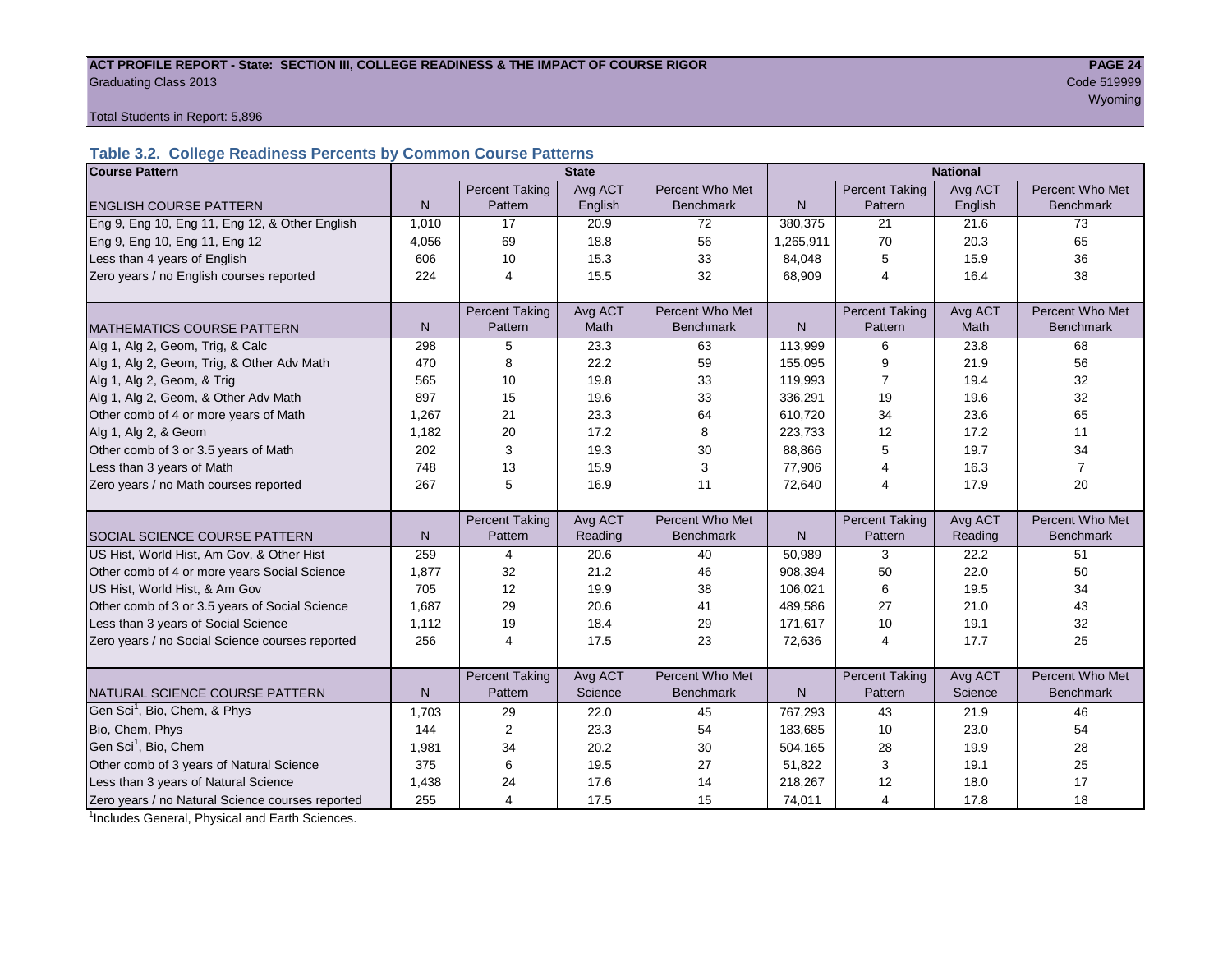## Section IV Career and Educational Aspirations

Beginning with the Graduating Class of 2013, all students whose scores are college reportable, both standard and extended time tests, are now included. Also beginning with the 2013 Graduating Class data, College Readiness Benchmarks for Reading and Science were updated to reflect the most recent college coursework research.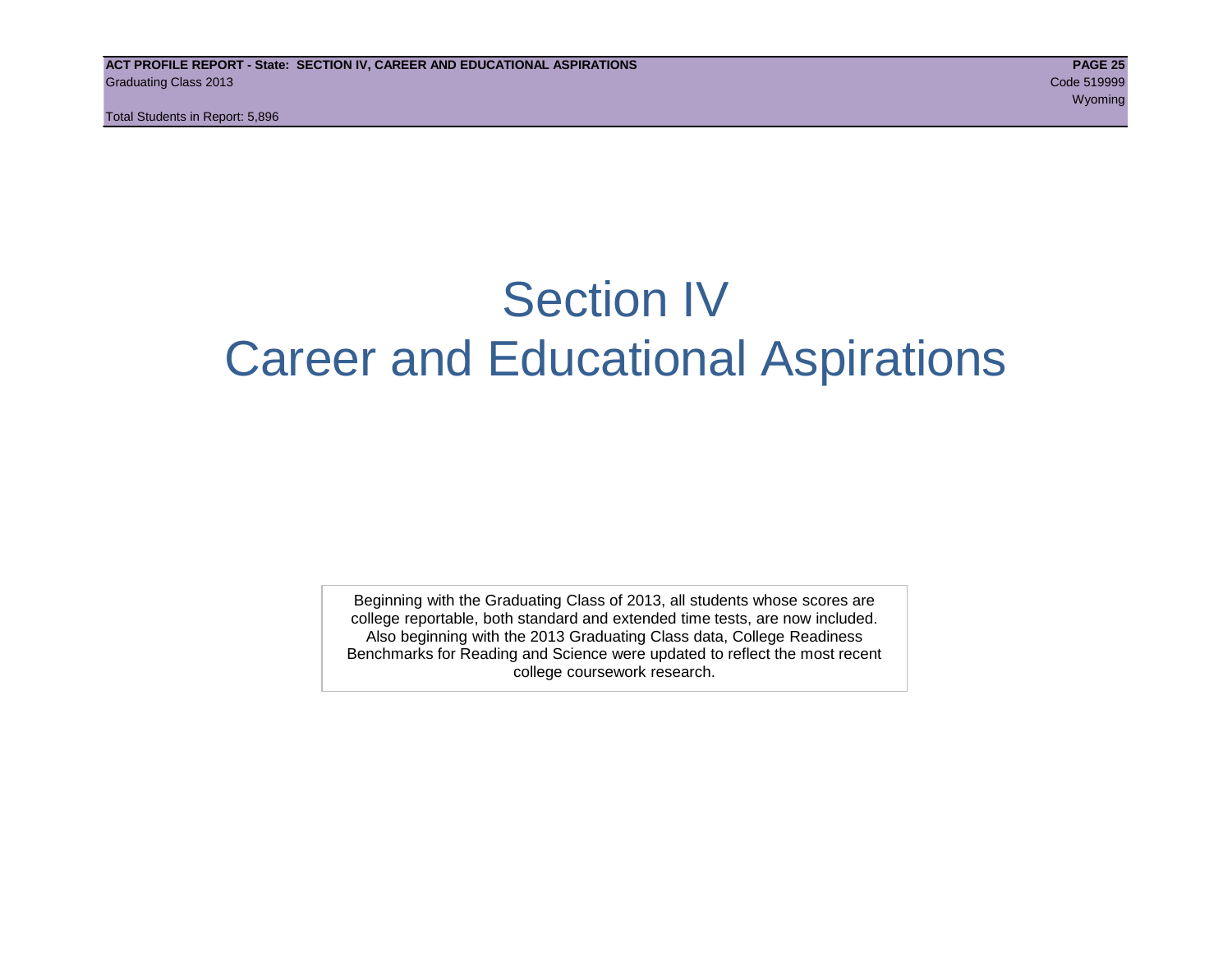#### **ACT PROFILE REPORT - State: SECTION IV, CAREER AND EDUCATIONAL ASPIRATIONS PAGE 26** Graduating Class 2013 Code 519999

## where the contract of the contract of the contract of the contract of the contract of the contract of the contract of the contract of the contract of the contract of the contract of the contract of the contract of the cont

#### Total Students in Report: 5,896

**Table 4.1. Distribution of Planned Educational Majors for All Students by College Plans**

|                                              |                | <b>All Students</b>  |                 |                | Plan on 2 Years or Less of College |                 |     | Plan on 4 Years or More of College |                 |
|----------------------------------------------|----------------|----------------------|-----------------|----------------|------------------------------------|-----------------|-----|------------------------------------|-----------------|
| <b>Planned Educational Major</b>             | N <sup>1</sup> | Percent <sup>2</sup> | Avg ACT<br>Comp | N <sub>1</sub> | Percent <sup>2</sup>               | Avg ACT<br>Comp | N.  | Percent <sup>2</sup>               | Avg ACT<br>Comp |
| Agriculture & Natural Resources Conservation | 215            | 4                    | 19.2            | 55             | 6                                  | 16.6            | 152 | Δ                                  | 20.1            |
| Architecture                                 | 59             |                      | 19.5            | 11             |                                    | 16.7            | 44  |                                    | 20.5            |
| Area, Ethnic, & Multidisciplinary Studies    | 9              | 0                    | 18.4            | $\Omega$       | $\Omega$                           |                 | 8   | 0                                  | 19.1            |
| Arts: Visual & Performing                    | 571            | 10                   | 19.1            | 120            | 14                                 | 16.5            | 404 | 10                                 | 20.1            |
| <b>Business</b>                              | 312            | 5                    | 20.4            | 57             | 7                                  | 17.4            | 245 | 6                                  | 21.2            |
| Communications                               | 55             |                      | 21.7            | 6              |                                    | 16.3            | 47  |                                    | 22.5            |
| Community, Family, & Personal Services       | 286            | 5                    | 17.6            | 89             | 10                                 | 16.4            | 175 |                                    | 18.3            |
| Computer Science & Mathematics               | 113            | $\overline{2}$       | 22.3            | 11             |                                    | 17.0            | 99  |                                    | 23.0            |
| Education                                    | 432            |                      | 20.1            | 34             | Δ                                  | 16.4            | 390 | 9                                  | 20.5            |
| Engineering                                  | 345            | 6                    | 22.2            | 41             | 5                                  | 16.2            | 292 |                                    | 23.1            |
| Engineering Technology & Drafting            | 120            | 2                    | 18.5            | 26             | 3                                  | 17.5            | 83  | $\overline{2}$                     | 19.2            |
| English & Foreign Languages                  | 66             |                      | 23.4            | 9              |                                    | 17.0            | 55  |                                    | 24.5            |
| Health Administration & Assisting            | 120            | 2                    | 18.7            | 18             | 2                                  | 16.8            | 97  | 2                                  | 19.1            |
| Health Sciences & Technologies               | 1,036          | 18                   | 20.6            | 71             | 8                                  | 17.3            | 928 | 22                                 | 20.9            |
| Philosophy, Religion, & Theology             | 25             | 0                    | 21.5            | $\overline{2}$ | $\Omega$                           | 19.0            | 21  |                                    | 22.4            |
| Repair, Production, & Construction           | 264            | 4                    | 17.1            | 143            | 16                                 | 17.1            | 92  | $\overline{2}$                     | 17.4            |
| Sciences: Biological & Physical              | 224            |                      | 22.5            | 8              |                                    | 16.4            | 205 |                                    | 22.9            |
| Social Sciences & Law                        | 376            | 6                    | 21.1            | 25             | 3                                  | 15.9            | 338 |                                    | 21.6            |
| Undecided                                    | 557            | 9                    | 20.4            | 83             | я                                  | 17.3            | 384 |                                    | 21.5            |
| No Response                                  | 671            | 11                   | 17.1            | 51             | 6                                  | 14.7            | 57  |                                    | 16.7            |

1 2-Year and 4-Year "N" counts do not reflect "Missing" and "Other" college plans, therefore they may not add up to the N count for All Students.

<sup>2</sup> Percent of students tested within College Plan groups (All Students, 2-Year, 4-Year).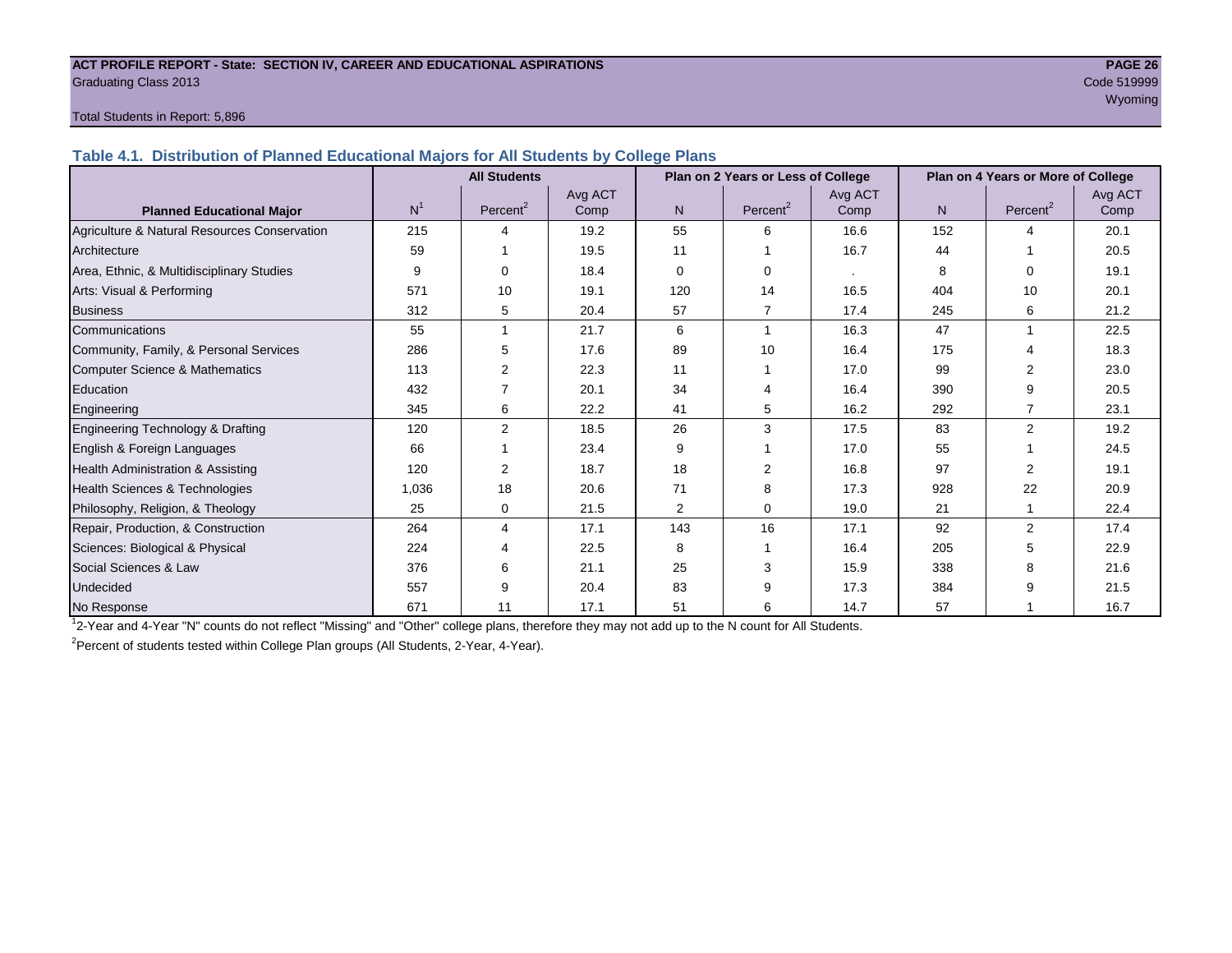#### **ACT PROFILE REPORT - State: SECTION IV, CAREER AND EDUCATIONAL ASPIRATIONS PAGE 27** Graduating Class 2013 Code 519999

#### Total Students in Report: 5,896

#### **Table 4.2. Average ACT Composite Scores for Racial/Ethnic Groups by Post-Secondary Educational Aspirations**

| <b>Educational Degree</b> | <b>All Racial/Ethnic Groups</b><br><b>Combined</b> |         | <b>Black/African American</b> |         |    | American Indian/ Alaska Native |       | White   | Hispanic/Latino |         |  |
|---------------------------|----------------------------------------------------|---------|-------------------------------|---------|----|--------------------------------|-------|---------|-----------------|---------|--|
| <b>Aspirations</b>        | N                                                  | Average | N.                            | Average | N. | Average                        | N     | Average | N               | Average |  |
| Voc-Tech                  | 200                                                | 16.3    |                               | 12.0    |    | 14.0                           | 145   | 16.6    | 27              | 15.3    |  |
| 2-yr College Degree       | 675                                                | 16.8    | 6                             | 13.8    |    | 16.0                           | 478   | 17.1    | 86              | 15.6    |  |
| <b>Bachelors Degree</b>   | 2,388                                              | 19.8    | 29                            | 16.7    | 39 | 16.4                           | 1,839 | 20.2    | 247             | 18.2    |  |
| Graduate Study            | 665                                                | 22.4    |                               | 25.0    | 14 | 18.6                           | 516   | 23.0    | 68              | 20.4    |  |
| Prof. Level Degree        | 1.083                                              | 22.4    |                               | 17.7    | 18 | 16.9                           | 817   | 22.9    | 118             | 20.3    |  |
| Other                     | 214                                                | 16.5    |                               | 16.0    |    | 13.4                           | 141   | 16.6    | 20              | 16.6    |  |
| No Response               | 671                                                | 17.9    |                               | 16.8    | 16 | 16.1                           | 461   | 18.3    | 70              | 15.7    |  |

| <b>All Racial/Ethnic Groups</b><br><b>Combined</b><br><b>Educational Degree</b> |       | Asian   |    |         | Native Hawaiian/<br><b>Other Pacific Islander</b> |         | Two or more races | Prefer not to respond/<br><b>No Response</b> |     |         |
|---------------------------------------------------------------------------------|-------|---------|----|---------|---------------------------------------------------|---------|-------------------|----------------------------------------------|-----|---------|
| <b>Aspirations</b>                                                              | N     | Average | N  | Average | N.                                                | Average | N.                | Average                                      | N   | Average |
| Voc-Tech                                                                        | 200   | 16.3    |    | 17.0    |                                                   | 18.0    |                   | 15.2                                         | 17  | 15.8    |
| 2-yr College Degree                                                             | 675   | 16.8    |    | 16.7    |                                                   | 13.5    | 24                | 17.2                                         | 57  | 16.1    |
| <b>Bachelors Degree</b>                                                         | 2,388 | 19.8    | 12 | 21.2    |                                                   | 18.9    | 62                | 20.1                                         | 152 | 18.5    |
| Graduate Study                                                                  | 665   | 22.4    |    | 24.5    |                                                   | 17.0    | 18                | 20.9                                         | 45  | 20.3    |
| Prof. Level Degree                                                              | 1.083 | 22.4    | 18 | 24.9    |                                                   | 19.0    | 39                | 22.9                                         | 65  | 21.4    |
| Other                                                                           | 214   | 16.5    |    | 17.0    |                                                   |         |                   | 17.7                                         | 37  | 16.5    |
| No Response                                                                     | 671   | 17.9    |    | 25.3    |                                                   |         | 16                | 18.2                                         | 98  | 17.4    |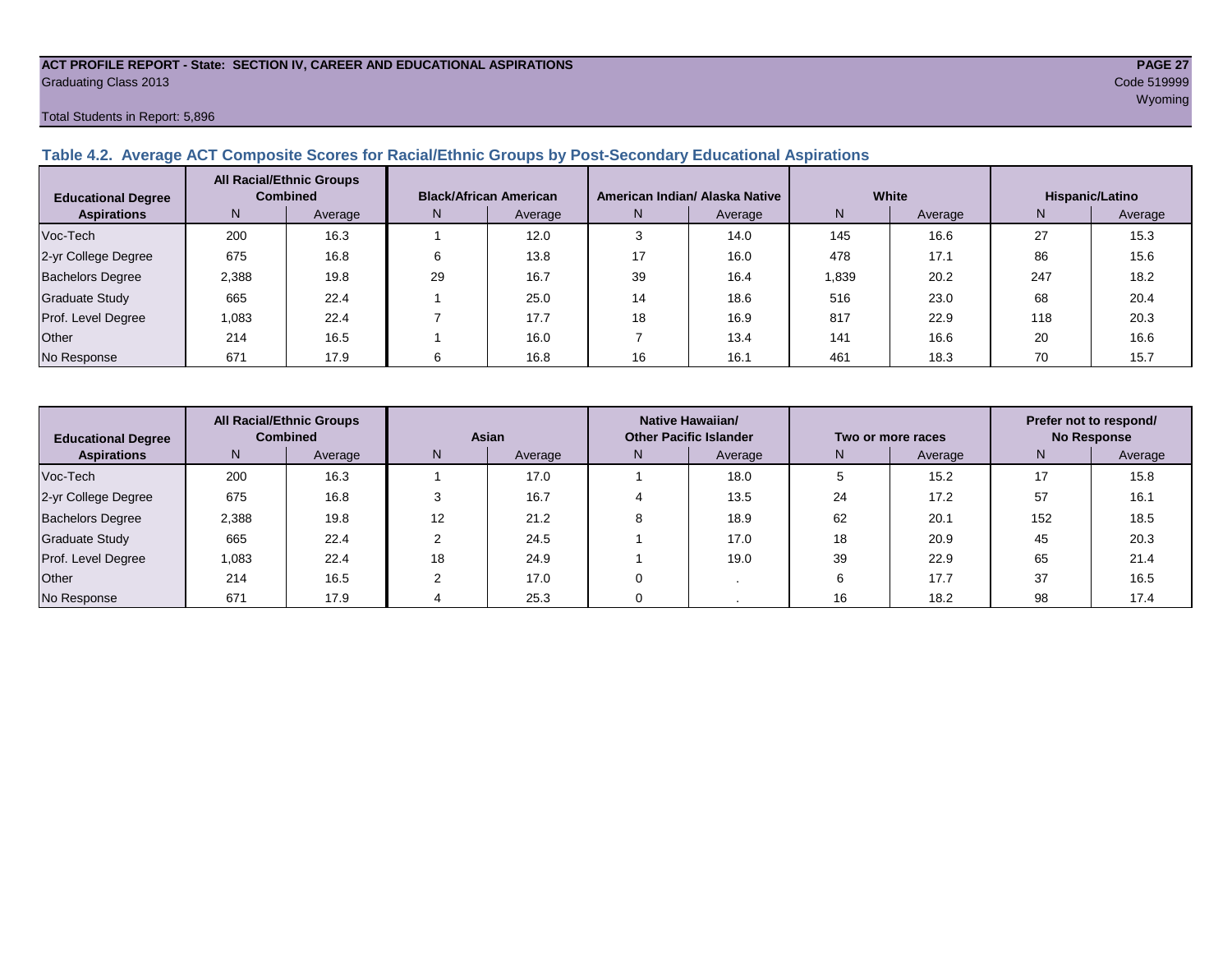## **ACT PROFILE REPORT - State: SECTION IV, CAREER AND EDUCATIONAL ASPIRATIONS** *PAGE 28***<br>Graduating Class 2013 <b>Code 519999** Code 519999 Graduating Class 2013 Code 519999

#### Total Students in Report: 5,896

#### **Table 4.3. Students' Score Report Preferences at Time of Testing**

|                                          |              |                           |                 |          | <b>Percent of Students in</b> |                                           |                 |                 |                 |                |                |
|------------------------------------------|--------------|---------------------------|-----------------|----------|-------------------------------|-------------------------------------------|-----------------|-----------------|-----------------|----------------|----------------|
|                                          |              | <b>Number of Students</b> |                 |          |                               | <b>College Readiness Standards Ranges</b> |                 |                 |                 |                |                |
|                                          |              |                           |                 | 2nd-6th  |                               |                                           |                 |                 |                 |                |                |
| Name                                     | <b>State</b> | Total                     | 1st Choice      | Choice   | $01 - 12$                     | $13 - 15$                                 | $16 - 19$       | $20 - 23$       | 24-27           | $28-32$        | 33-36          |
| UNIVERSITY OF WYOMING                    | Wyoming      | 2,349                     | 1,036           | 1,313    | 3                             | 11                                        | 25              | 31              | 21              | 8              |                |
| <b>CASPER COLLEGE</b>                    | Wyoming      | 921                       | 402             | 519      | 4                             | 21                                        | 36              | 27              | 11              | $\overline{2}$ | $\Omega$       |
| STATE-COLLEGE/NO REPORTS NOW             | lowa         | 838                       | 838             | $\Omega$ | $\overline{7}$                | 26                                        | 32              | 21              | 10              | 3              | 0              |
| LARAMIE COUNTY COMMUNITY COLLEGE         | Wyoming      | 669                       | 254             | 415      | 5                             | 19                                        | 35              | 28              | 11              | $\overline{2}$ | 0              |
| WESTERN WYOMING COMMUNITY COLLEGE        | Wyoming      | 474                       | 226             | 248      | 6                             | 25                                        | 35              | 23              | 10              |                | 0              |
| <b>SHERIDAN COLLEGE</b>                  | Wyoming      | 459                       | 151             | 308      | 3                             | $\overline{17}$                           | 35              | 33              | 10              | $\overline{2}$ | $\Omega$       |
| NORTHWEST COLLEGE                        | Wyoming      | 383                       | 136             | 247      | 5                             | 17                                        | 33              | 28              | 12              | $\overline{4}$ | $\Omega$       |
| <b>COLORADO STATE UNIVERSITY</b>         | Colorado     | 279                       | 55              | 224      | 1                             | 10                                        | 22              | 34              | 23              | 10             |                |
| <b>GILLETTE COLLEGE</b>                  | Wyoming      | 276                       | 99              | 177      | 8                             | 27                                        | 36              | 21              | 8               | $\Omega$       | $\Omega$       |
| CENTRAL WYOMING COLLEGE                  | Wyoming      | 269                       | 100             | 169      | $\overline{7}$                | 22                                        | 31              | 29              | 8               | $\overline{2}$ | $\mathbf{0}$   |
| <b>EASTERN WYOMING COLLEGE</b>           | Wyoming      | 237                       | 72              | 165      | 3                             | $\overline{23}$                           | 40              | 25              | 8               | $\overline{2}$ | 0              |
| <b>BLACK HILLS STATE UNIVERSITY</b>      | South Dakota | 217                       | 46              | 171      | 1                             | 12                                        | 31              | 32              | 20              | 4              | $\Omega$       |
| <b>UTAH STATE UNIVERSITY</b>             | Utah         | 166                       | 50              | 116      | 1                             | 3                                         | 19              | 33              | 31              | 13             |                |
| STATE-NO COLLEGE PLANS                   | lowa         | 164                       | 164             | $\Omega$ | 21                            | 38                                        | 24              | 12              | 4               |                | 0              |
| MONTANA STATE UNIVERSITY-BOZEMAN         | Montana      | 160                       | 47              | 113      | 1                             | 6                                         | 18              | 30              | 24              | 19             | 3              |
| <b>BRIGHAM YOUNG UNIVERSITY-IDAHO</b>    | Idaho        | 149                       | 51              | 98       | $\Omega$                      | $\overline{2}$                            | 20              | 39              | 24              | 13             | $\overline{1}$ |
| <b>CHADRON STATE COLLEGE</b>             | Nebraska     | 139                       | 33              | 106      | $\Omega$                      | 12                                        | 32              | 34              | 19              | 4              | $\Omega$       |
| <b>BRIGHAM YOUNG UNIVERSITY</b>          | Utah         | 137                       | 56              | 81       | $\Omega$                      | $\overline{2}$                            | 10              | 34              | 34              | 18             | 3              |
| UNIVERSITY OF UTAH                       | Utah         | 120                       | 19              | 101      | 1                             | 3                                         | 19              | 29              | 36              | 11             | $\mathbf{1}$   |
| <b>MICHIGAN STATE UNIVERSITY</b>         | Michigan     | 116                       | 40              | 76       | 1                             | $\overline{4}$                            | 6               | 22              | 28              | 32             | $\overline{7}$ |
| ART INSTITUTE OF COLORADO THE            | Colorado     | 106                       | $\overline{38}$ | 68       | 3                             | $\overline{18}$                           | 39              | 29              | 8               | 3              | 0              |
| <b>NCAA ELIGIBILITY CENTER</b>           | Indiana      | 98                        | 39              | 59       | $\Omega$                      | 12                                        | 27              | 35              | 20              | $\overline{4}$ | $\overline{2}$ |
| <b>MONTANA STATE UNIVERSITY-BILLINGS</b> | Montana      | 94                        | 17              | 77       | 1                             | 14                                        | 40              | 23              | 16              | 5              | $\Omega$       |
| UNIV OF COLORADO-BOULDER                 | Colorado     | 94                        | 16              | 78       | 1                             | 6                                         | 11              | 30              | 32              | 14             | 6              |
| ARIZONA STATE UNIVERSITY                 | Arizona      | 90                        | 31              | 59       | 1                             | 17                                        | 30              | 27              | 17              | 7              | $\overline{2}$ |
| <b>WEBER STATE UNIVERSITY</b>            | Utah         | 90                        | $\overline{21}$ | 69       | 3                             | 13                                        | 27              | 24              | 28              | 4              | $\Omega$       |
| <b>COLORADO MESA UNIVERSITY</b>          | Colorado     | 79                        | 25              | 54       |                               | 10                                        | 30              | 32              | 22              | 4              |                |
| UNIVERSITY OF OREGON                     | Oregon       | 74                        | 25              | 49       | 5                             | 5                                         | 28              | 23              | 27              | 9              |                |
| UNIVERSITY OF DENVER<br>Colorado         |              | 72                        | 17              | 55       | 3                             | 11                                        | 28              | 26              | 24              | 8              | $\Omega$       |
| UNIVERSITY OF WASHINGTON                 | Washington   | 71                        | 14              | 57       | $\Omega$                      | $\mathbf 0$                               | $\overline{7}$  | 20              | 48              | 21             | $\overline{4}$ |
| All Other Institutions                   |              | 4,439                     | 1,003           | 3,436    | 4                             | 14                                        | 26              | 25              | 18              | 11             | $\overline{2}$ |
| Total                                    |              | 13,829                    | 5,121           | 8,708    | $\overline{4}$                | $\overline{15}$                           | $\overline{28}$ | $\overline{27}$ | $\overline{17}$ | $\overline{7}$ | $\mathbf{1}$   |

wy observed the contract of the contract of the contract of the contract of the contract of the contract of the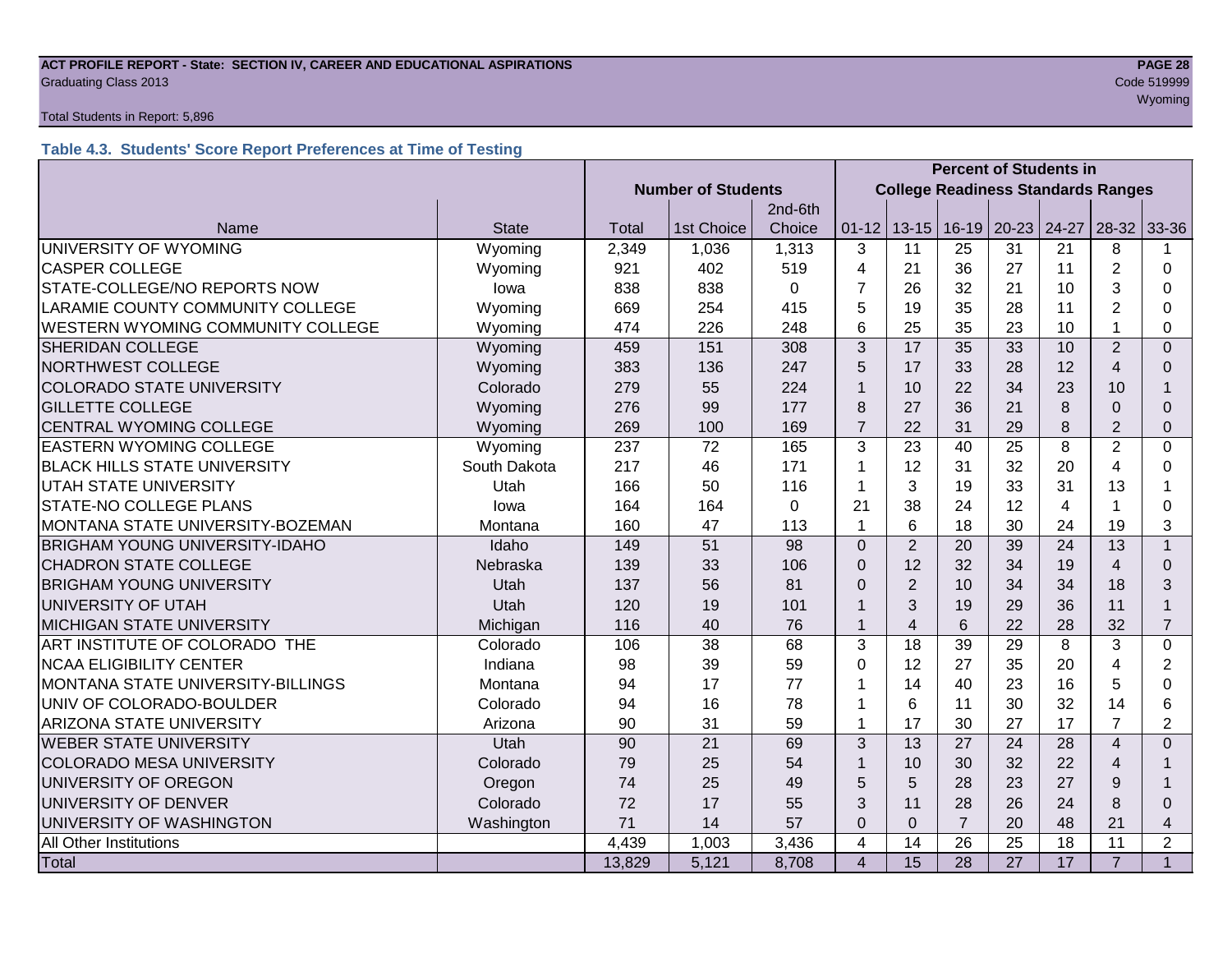Total Students in Report: 5,896

## Section V Optional Writing Test Results

Beginning with the Graduating Class of 2013, all students whose scores are college reportable, both standard and extended time tests, are now included. Also beginning with the 2013 Graduating Class data, College Readiness Benchmarks for Reading and Science were updated to reflect the most recent college coursework research.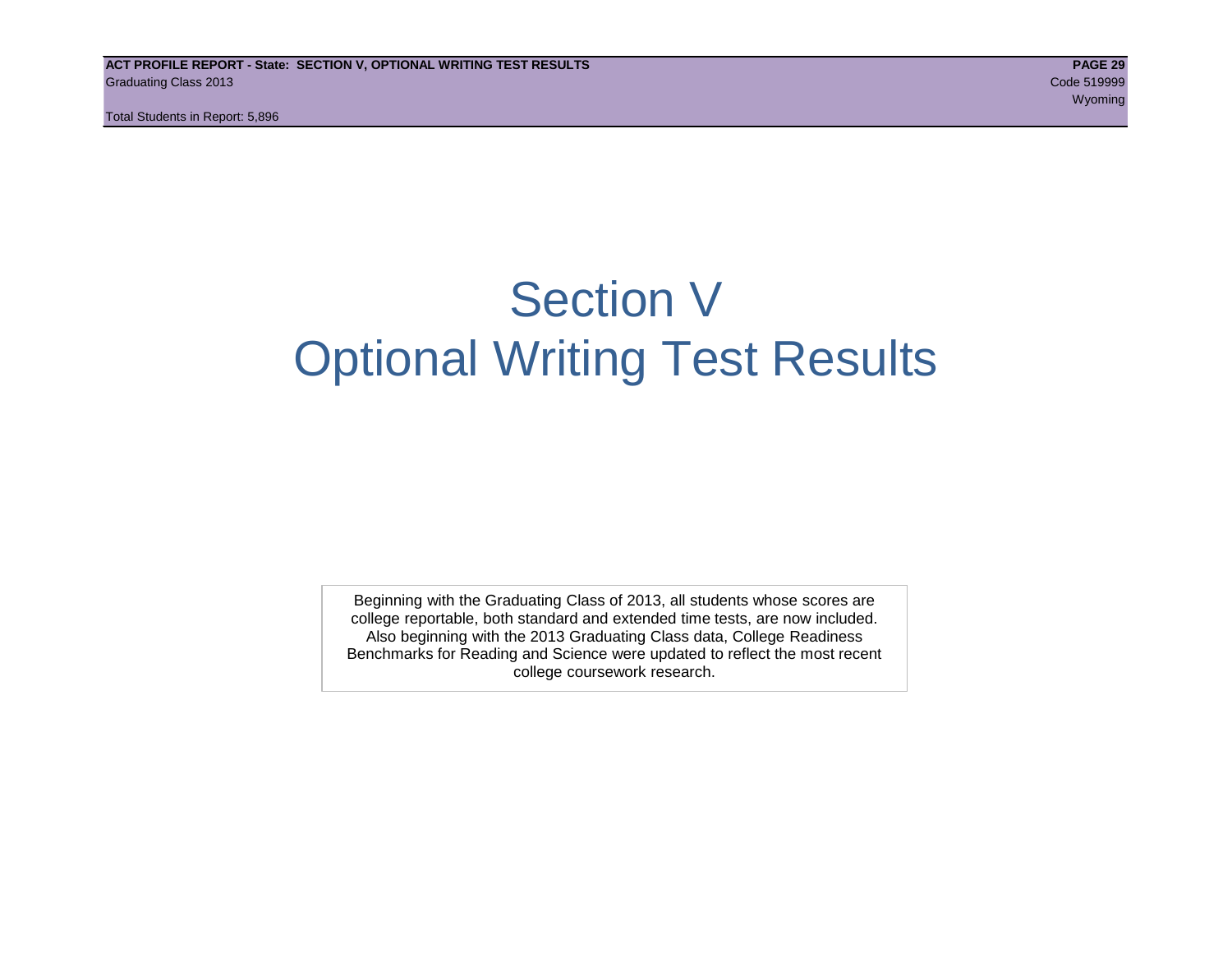#### **ACT PROFILE REPORT - State: SECTION V, OPTIONAL WRITING TEST RESULTS PAGE 30** Graduating Class 2013 Code 519999

#### Total Students in Report: 5,896

wy observed the contract of the contract of the contract of the contract of the contract of the contract of the

| Table 5.1. Average ACT English and Writing Scores by Race/Ethnicity and Gender for students who took ACT Writing |              |          |                           |                |              |                 |                                 |          |  |  |  |
|------------------------------------------------------------------------------------------------------------------|--------------|----------|---------------------------|----------------|--------------|-----------------|---------------------------------|----------|--|--|--|
|                                                                                                                  |              |          | <b>Average ACT Scores</b> |                |              |                 |                                 |          |  |  |  |
|                                                                                                                  |              | N        |                           | <b>English</b> |              | <b>Essay</b>    | <b>English/Writing Combined</b> |          |  |  |  |
|                                                                                                                  | <b>State</b> | National | <b>State</b>              | National       | <b>State</b> | <b>National</b> | <b>State</b>                    | National |  |  |  |
| <b>All Students</b>                                                                                              | 530          | 942,769  | 24.3                      | 21.3           | 7.6          | 7.0             | 23.3                            | 20.5     |  |  |  |
| Black/African American                                                                                           | 4            | 114,751  | 16.8                      | 16.3           | 6.5          | 6.1             | 16.8                            | 16.0     |  |  |  |
| American Indian/Alaska Native                                                                                    | 2            | 6,031    | 14.5                      | 16.8           | 6.5          | 6.1             | 15.0                            | 16.4     |  |  |  |
| White                                                                                                            | 434          | 518.407  | 24.6                      | 22.9           | 7.6          | 7.2             | 23.5                            | 21.9     |  |  |  |
| Hispanic/Latino                                                                                                  | 39           | 151,504  | 23.2                      | 18.6           | 7.6          | 6.8             | 22.5                            | 18.3     |  |  |  |
| Asian                                                                                                            | 12           | 54,580   | 25.3                      | 23.5           | 7.9          | 7.6             | 24.3                            | 22.7     |  |  |  |
| <b>Native Hawaiian/Other Pac. Isl.</b>                                                                           |              | 2,812    | 22.0                      | 19.5           | 7.0          | 6.9             | 21.0                            | 19.2     |  |  |  |
| I Two or more races                                                                                              | 17           | 35.355   | 23.8                      | 21.5           | 7.2          | 7.0             | 22.6                            | 20.6     |  |  |  |
| Prefer not/No Response                                                                                           | 21           | 59,329   | 23.8                      | 21.8           | 7.7          | 7.1             | 22.9                            | 20.9     |  |  |  |
| <b>Males</b>                                                                                                     | 233          | 423.104  | 24.3                      | 21.0           | 7.5          | 6.7             | 23.1                            | 20.1     |  |  |  |
| Females                                                                                                          | 297          | 513,945  | 24.4                      | 21.6           | 7.7          | 7.2             | 23.4                            | 20.9     |  |  |  |
| Missing                                                                                                          |              | 5,720    | A.                        | 16.6           |              | 6.3             |                                 | 16.5     |  |  |  |